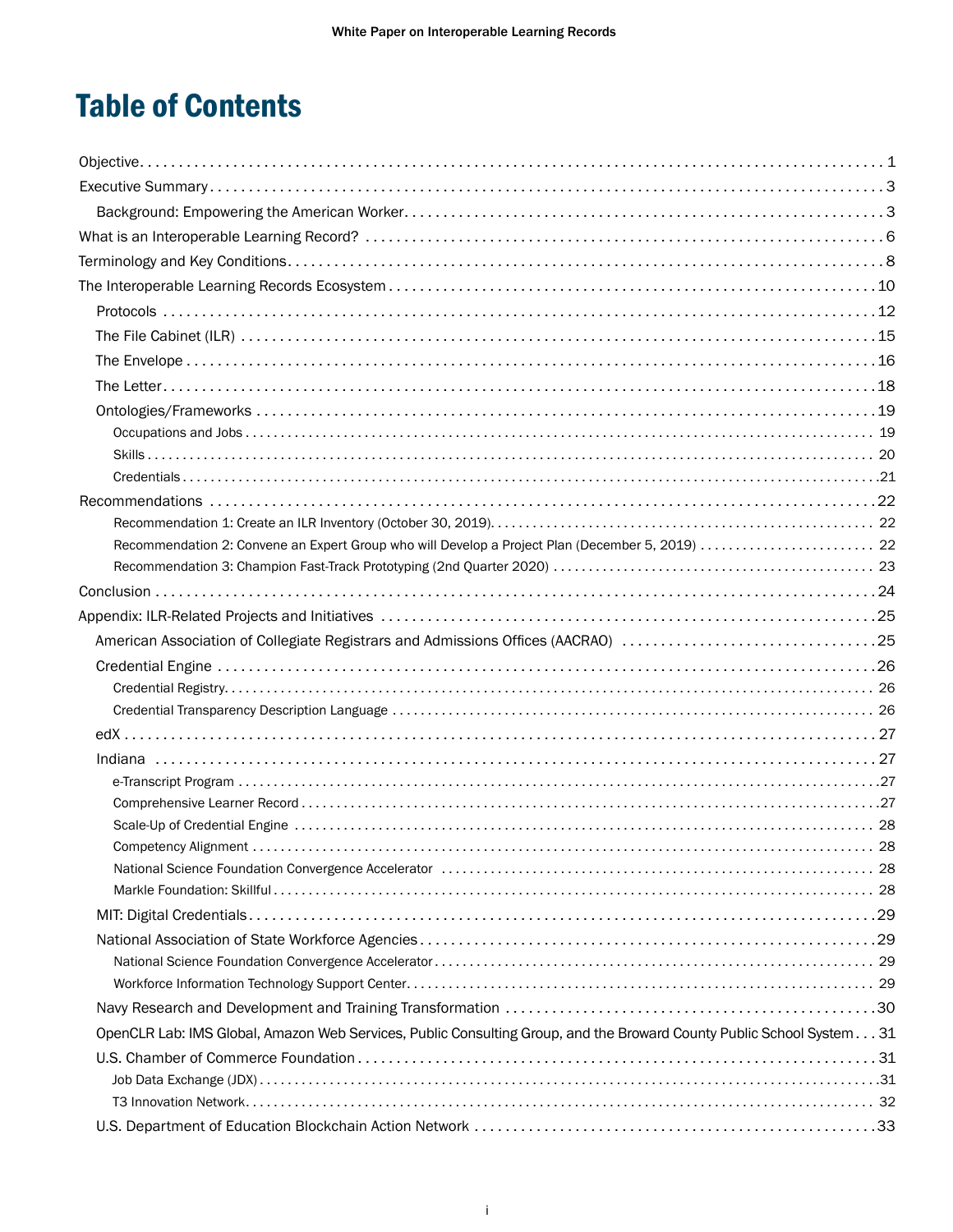# <span id="page-1-0"></span>**Objective**

Members of the American Workforce Policy Advisory Board's Data Transparency working group authored this white paper, with major contributions by subject matter experts from their organizations as well as outside experts. The American Workforce Policy Advisory Board's Data Transparency working group reviewed the white paper and submitted to the full Board. Institutional affiliations listed below are for identification purposes only and does not necessarily indicate endorsement by any organization.

Data Transparency Working Group:

- Eric Holcomb, Governor, Indiana (Co-chair)
- Bill McDermott, CEO, SAP (Co-chair)
- Jay Box, President, Kentucky Community and Technical College System
- Tom Donohue, CEO, U.S. Chamber of Commerce
- Juanita Duggan, President & CEO, National Federation for Independent Business
- Doug McMillon, President & CEO, Walmart
- Michael Piwowar, Executive Director, Milken Institute

The principal contributors to this report are:

- Jeff Dieffenbach, Associate Director MIT Integrated Learning Initiative
- Deborah Everhart, Senior Strategic Advisor, Credential Engine
- Jeff Grann, Credential Solutions Lead, Credential Engine
- Kian Kamyab, Data Scientist, SAP
- David Langdon, Senior Policy Advisor, U.S. Department of Commerce (Technical Editing)
- Patrick McGrew, Director of Policy, Governor Eric Holcomb's Office
- Scott Pulsipher, President, Western Governors University
- Scott Sanders, Executive Director, National Association of State Workforce Agencies
- Jay Timmons, President & CEO, National Association of Manufacturers
- Marianne Wanamaker, Professor, University of Tennessee

- Greg Nadeau, Manager, Public Consulting Group
- Jessica R. Nicholson, Senior Policy Advisor, The White House (Coordinator)
- Wesley Smith, Vice President Policy and Public Affairs, Western Governors University
- Maxwell Wessel, Chief Innovation Officer, **SAP**
- George Westerman, Principal Research Scientist, Workforce Learning, Jameel Education Lab, MIT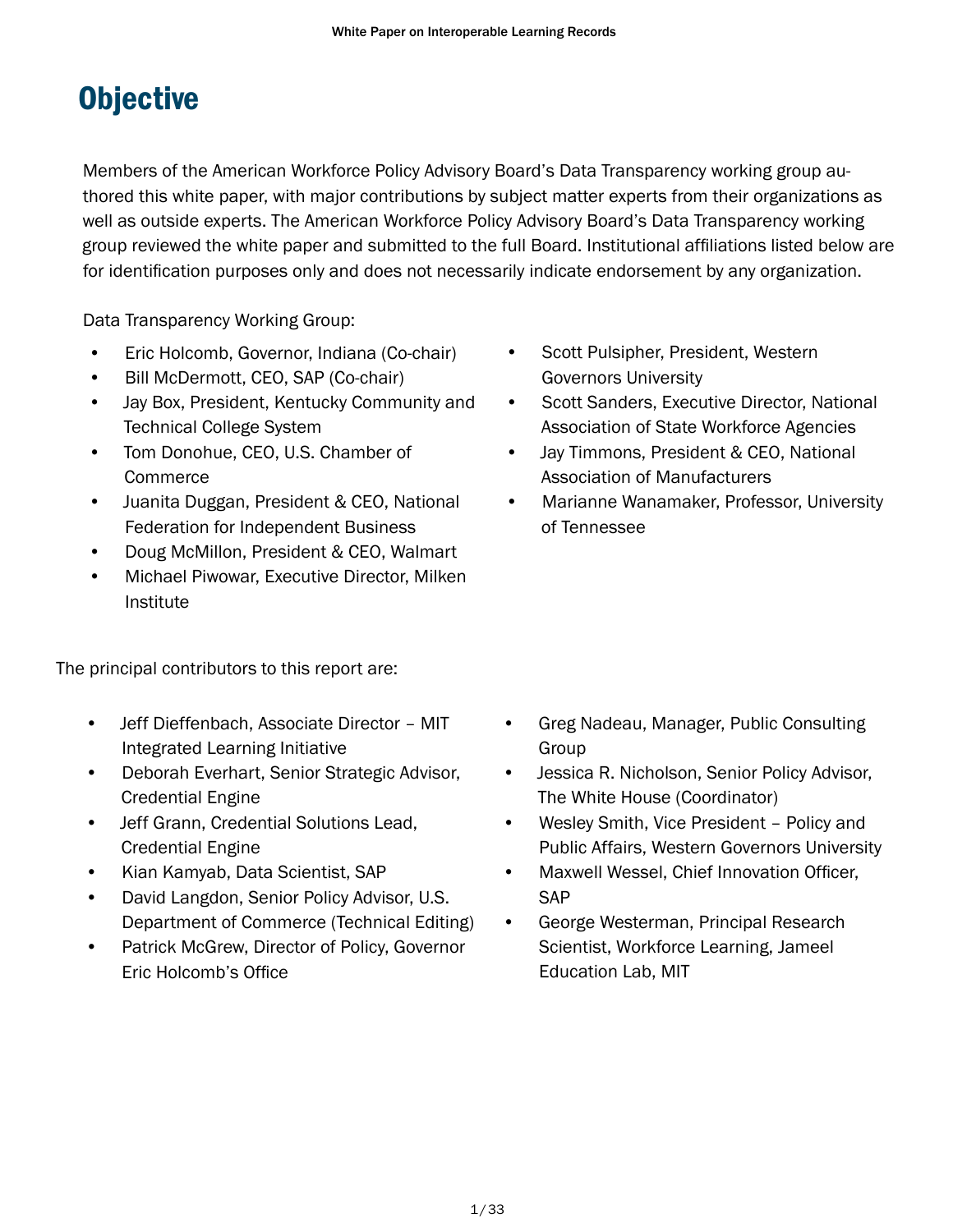Individuals providing support, review, and comments include:

- Marni Baker-Stein, Provost and Chief Academic Officer, Western Governors **University**
- Scott Cheney, Executive Director, Credential Engine
- Christine Donato, Senior Strategy Consultant, SAP
- Amber Garrison Duncan, Strategy Director, Lumina Foundation
- Matt Gee, President, BrightHive
- Jim Goodell, Senior Analyst, Quality Information Partners
- Brian Green, Portfolio Executive Public Sector Partnerships, Coursera
- Nicole Helmer, Data and Decision Science Lead, SAP
- Nina Huntemann, Senior Director of Academics and Research, edX
- Alex Kaplan, Global Leader, Blockchain and AI for Credentials, IBM Talent and **Transformation**
- Karen Dunn Kelley, Deputy Secretary of Commerce, U.S. Department of Commerce (Advisor)
- Kelsey Kilgore, Policy Advisor, White House (Coordination Assistance)
- Elisabeth Kovacs, Director of Workforce Development, South Carolina Department of **Commerce**
- Sharon Leu, Senior Policy Advisor, U.S. Department of Education
- Mark Leuba, Vice President Product Management, IMS Global
- Christopher Liddell, Deputy Chief of Staff for Policy Coordination, The White House (Advisor)
- Mathew Lira, Special Assistant to the President for Innovation Policy and Initiatives, The White House (Coordination Assistance)
- Elizabeth Lombardo, Fellow, The White House (Editing Assistance)
- Traci Maddox, Director Transformation and Innovation, SAP
- Quellie Moorhead, Special Assistant to the President and Director of the Office of Policy Coordination, The White House (Coordination Assistance)
- Cheryl Oldham, Vice President of Education Policy, U.S. Chamber of Commerce and Senior Vice President, U.S. Chamber of Commerce Foundation
- Sethuraman "Panch" Panchanathan, Executive Vice President, Arizona State **University**
- David Rogers, Fellow, The White House (Coordination Assistance)
- Joe Semsar, Chief of Staff to the Deputy Secretary, U.S. Department of Commerce (Advisor)
- Jason Tyszko, Vice President of the Center for Education and Workforce, U.S. Chamber of Commerce
- Cheryl Wilson, Creative Lead, Office of the CMO, SAP
- Susan Zhu, Post-Doctoral Research Fellow, Society for Human Resource Management

Several of the organizations that contributed to this white paper have already developed and implemented components of interoperable learning records, albeit not on the scale envisioned in this paper. This paper does not describe these organizations' individual efforts. Instead, it lays out definitions, principles, and recommendations to catalyze further cooperation across organizations like theirs and others and ultimately lead to expanded pilots and adoption of interoperable learning records across sectors and the country. Implementing this paper's recommendations will require engaging a much broader set of stakeholders to ensure future policy and pilots related to interoperable learning records are informed by the full, constantly advancing range of existing innovations and approaches.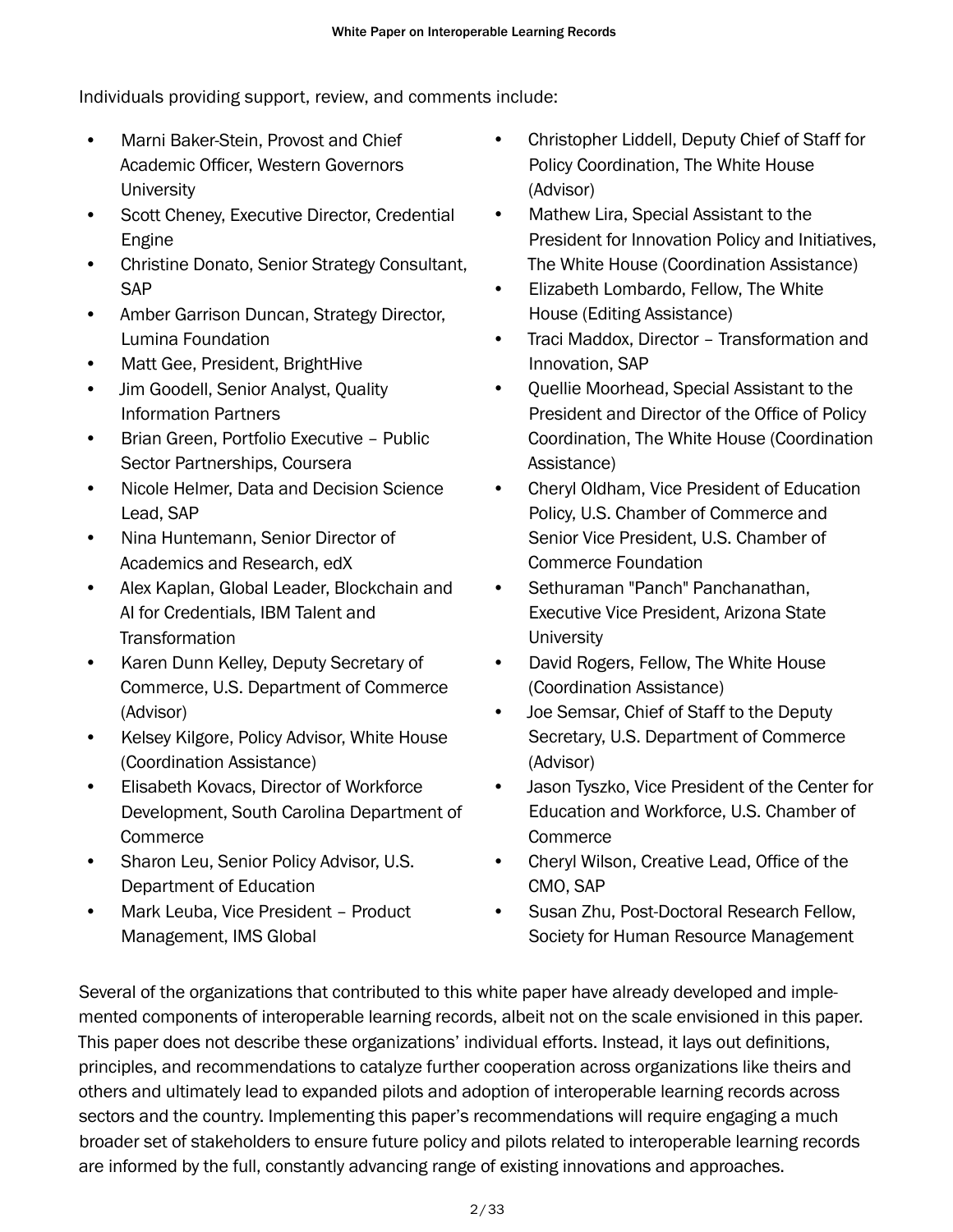# <span id="page-3-0"></span>Executive Summary

American workers, who are engaged in lifelong learning, deserve to have a way to translate their full education, training, and work experience to a record of transferable skills that will open the doors to higher wage occupations and careers. This is one of the fundamental problems President Trump set out to address in the July 17, 2018, Executive Order 13845, establishing the National Council for the American Worker (NCAW). He charged this interagency council with drafting the first-ever national workforce strategy which includes increasing data transparency to support informed decision making among American students and workers. Through this Executive Order, President Trump also established the American Workforce Policy Advisory Board (AWPAB). This 25-member federal advisory council is developing actionable recommendations for the NCAW under four focus areas and four corresponding working groups:

- 1. Develop a public campaign to promote multiple pathways to career success
- 2. Increase data transparency to better match American workers with American jobs
- 3. Modernize candidate recruitment and training practices
- 4. Measure and encourage employer-led training investments

Better information on workers' skills attainment, employers' skills needs, and educational institutions' programs to increase skills is an essential element across all of these focus areas. The AWPAB's Data Transparency working group has identified interoperable learning records (ILRs) as a novel and technically feasible, achievable way to communicate skills between workers, employers, and education and training institutions. 1

# Background: Empowering the American Worker

A learning record is verifiable information about a person's achievements in education or training processes, formal or informal, classroom-based or workplace-based. An ILR is a system that contains, and can manage communication of, credentials that describe an individual's skills and achievements. The potential audience for ILRs in the United States is enormous  $-160+$  million earners,<sup>2</sup> more than six million employers,<sup>3</sup> 700,000+ unique credentials offered,<sup>4</sup> 23,000+ apprenticeship programs<sup>5</sup>, and 7,000+ institutions of higher education. 6 Today, job seekers rely on resumes, job applications, and credentials to tell prospective employers about their skills and work experiences.<sup>7</sup>



# POTENTIAL AUDIENCE

160M+ earners

6M+ employers

700K+ unique credentials 23K+ apprentiship programs

7K+ higher education institutions

<sup>1</sup> See slide 5 of [https://www.commerce.gov/sites/default/files/2019-06/](https://www.commerce.gov/sites/default/files/2019-06/AWPABJune18Slides_FINAL.pdf) [AWPABJune18Slides\\_FINAL.pdf](https://www.commerce.gov/sites/default/files/2019-06/AWPABJune18Slides_FINAL.pdf)

<sup>2</sup> <https://fred.stlouisfed.org/series/CLF16OV>

<sup>3</sup> <https://www.census.gov/data/tables/2016/econ/susb/2016-susb-employment.html>

<sup>4</sup> Credential Engine research. Report forthcoming on September 25, 2019.

<sup>5</sup> [https://doleta.gov/oa/data\\_statistics.cfm](https://doleta.gov/oa/data_statistics.cfm)

<sup>6</sup> <https://nces.ed.gov/fastfacts/display.asp?id=84>

<sup>7</sup> For purposes of this paper, knowledge, skills, competencies, outcomes, proficiencies, etc. are referred to simply as "skills."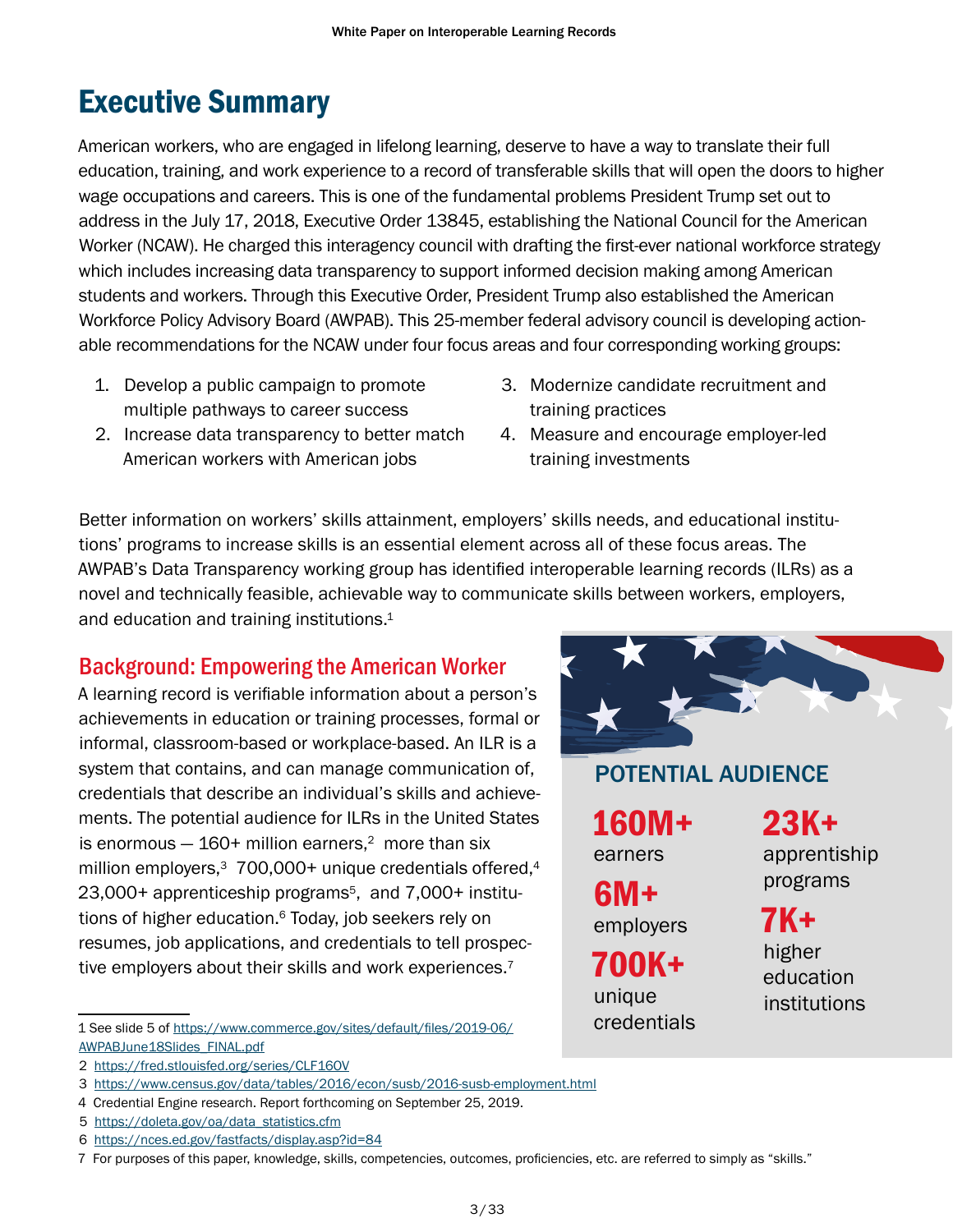These traditional methods fail to capture the full range of skills that workers acquire in the classroom or on the job, do not allow for easy transfer of information from one job or learning experience to another, and cannot easily be combined into a single profile that represents the entirety of an individual's abilities. Additionally, these documents do not typically represent the skills in a manner that is universally understood, do not allow for easy verification that a specific skill was demonstrated by the learner, and do not give any indication of if/when the skill becomes outdated or needs to be renewed.

To fully realize the potential of empowering America's workers, ILRs must be transparent, relevant, equitable, private, secure, portable, shareable, verifiable, and, of course, interoperable. Adoption and implementation of ILRs would provide a system where Americans have agency over verified and universally understood records of their accomplishments wherever or however those accomplishments occurred, whether they are formal or informal, in-person or online, certification exams, single courses or full programs, discovery-based or training experiences, manager feedback or formal performance reviews, community-based library activities or non-profit experiences, and more.

One way to assess learners' fitness for specific jobs is to compare their skill sets against job requirements. In career planning, an ILR can allow learners (including workers looking for new jobs or expanded opportunities) to compare their skills to standard, interoperable, employer-deployed lists of occupational skill requirements. As learners consider new jobs, they can invest in learning the skills specific to that job, and when

advocating for a promotion, they can use their ILR as evidence of their qualifications for the new role. For specific jobs, the learner and the employer can compare applicants' skills against the job's basic and more nuanced or granular requirements. This capability can also result in a more equitable hiring process as employers can hire based on skills, reducing the impact of implicit biases in the hiring process.

The ability to more efficiently match people with jobs will benefit both workers and employers by reducing time to hire and creating a more efficient labor market. According to the Society for Human Resource Management's (SHRM's) Human Capital Benchmarking Survey, the average time for employers to fill a position is 42 days with an average cost per hire of \$4,129. 8 In larger organizations,

it is often the case that human resources (HR) professionals review the candidate pool and pass on potentially qualified candidates to hiring managers. Without a recognized set of



universally understood skills and competencies, employers may be missing out on qualified candidates because hiring managers and HR professionals might not be aligned on the required skills for a job.

Being able to easily identify an applicant's skills and competencies will improve the hiring process. A widely used system that enables searching

<sup>8</sup> Society of Human Resource Management's 2016 Human Capital Benchmarking Survey results available at [https://www.shrm.org/](https://www.shrm.org/about-shrm/press-room/press-releases/Pages/Human-Capital-Benchmarking-Report.aspx) [about-shrm/press-room/press-releases/Pages/Human-Capital-Benchmarking-Report.aspx](https://www.shrm.org/about-shrm/press-room/press-releases/Pages/Human-Capital-Benchmarking-Report.aspx)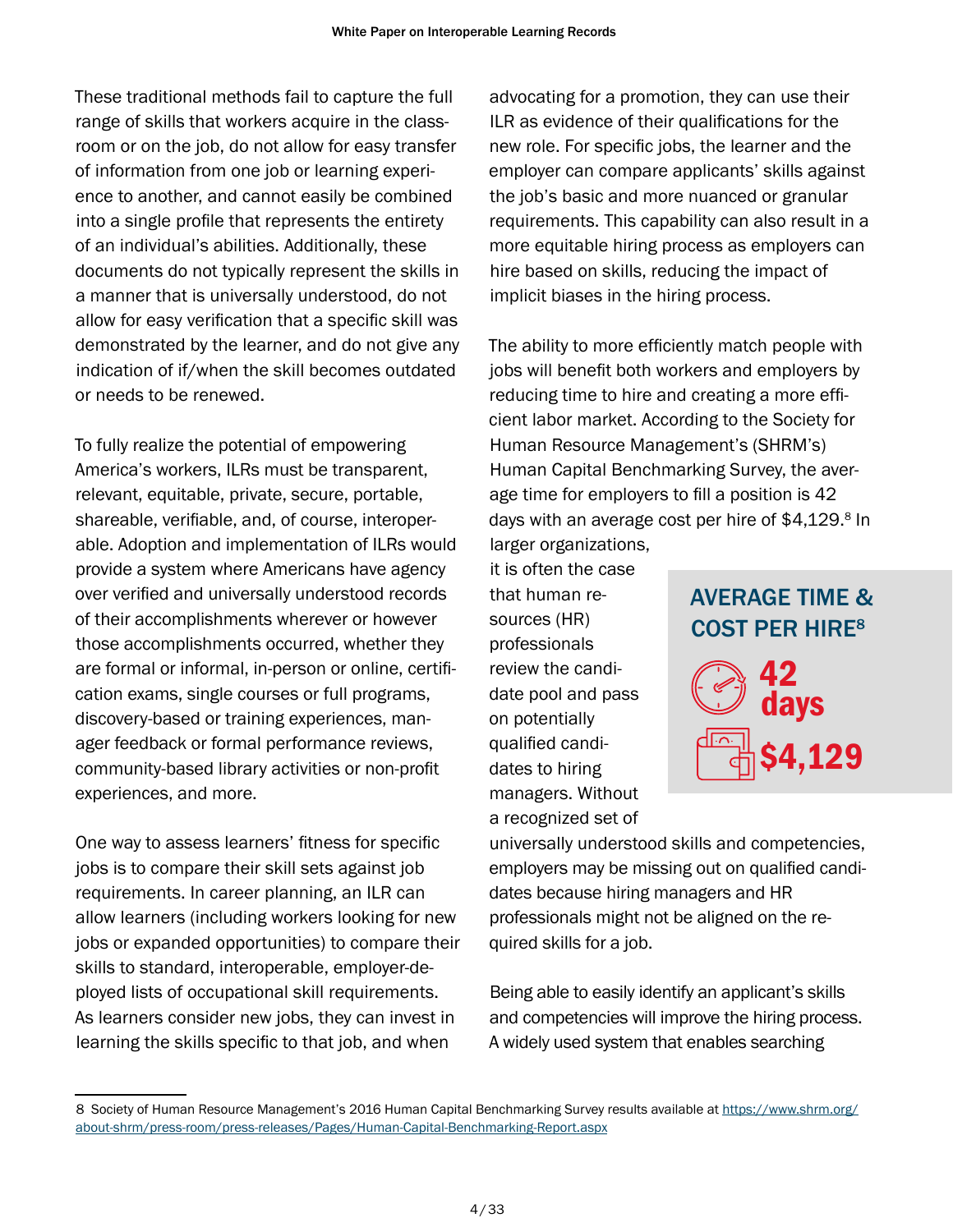across ILR profiles could lead to more precise matching between applicants and employers, as well as transform how educational institutions, government workforce development efforts, corporate programs, and other training providers align learning outcomes and standard competencies to delivering in-demand skills. ILRs can allow employers to make hiring decisions based upon verified demonstrated skills rather than upon claims about previous job titles and completed courses. Empowered with this information, employers can better match a candidate's skill set with required occupational tasks.

Furthermore, workers are increasingly gaining new skills in contexts and in ways that are not acknowledged by traditional academic credentials. American workers learn by enhancing knowledge, skills, and abilities in a variety of ways: through obtaining academic credentials, non-traditional learning channels, on-the-job training, military experience, professional development, and other types of formal and informal learning.

As the recognition of non-traditional skills acquisition has changed, so must the traditional systems that students, workers, employers, and

education and training providers use to record and communicate those new skills. The United States does not yet have a widely adopted and accessible system that allows individuals to own records of their achievements acquired through various means.

Interoperability is essential to the success of a system of ILRs. To connect learning gained from many different education and training providers, data must be able to be shared across multiple technology systems and sectors. Interoperability is built on open, common standards for data, both through the human terminology used and the machine-readable information that enables data transfer, linking, and combination of data from different sources. ILRs that use open standards can bridge education, training, and employment, thus helping employers recognize learners' competencies and allowing learners to exhibit their abilities, to apply their skills, and to advance in their careers. For example, using common standards in an ILR can enable the automatic match of a person's abilities to a job description or indicate opportunities for targeted upskilling.

This paper lays the first stones of the foundation for the development of tools that may enable adoption of ILRs across the education and workforce ecosystems. American workers, who this paper will refer to as learners, can share ILRs with employers to attain the best jobs that match their skill sets. This paper provides an overview of the key ILR terminology and the ILR ecosystem. Additionally, it lays out the core protocols that the system would require. The last section outlines the following recommendations to the AWPAB for moving forward with demonstrating the viability of the ILR ecosystem and towards implementing a scalable ILR system:



1 Create an ILR inventory



2 Convene an expert group to develop a project plan

3 Champion fast-track prototyping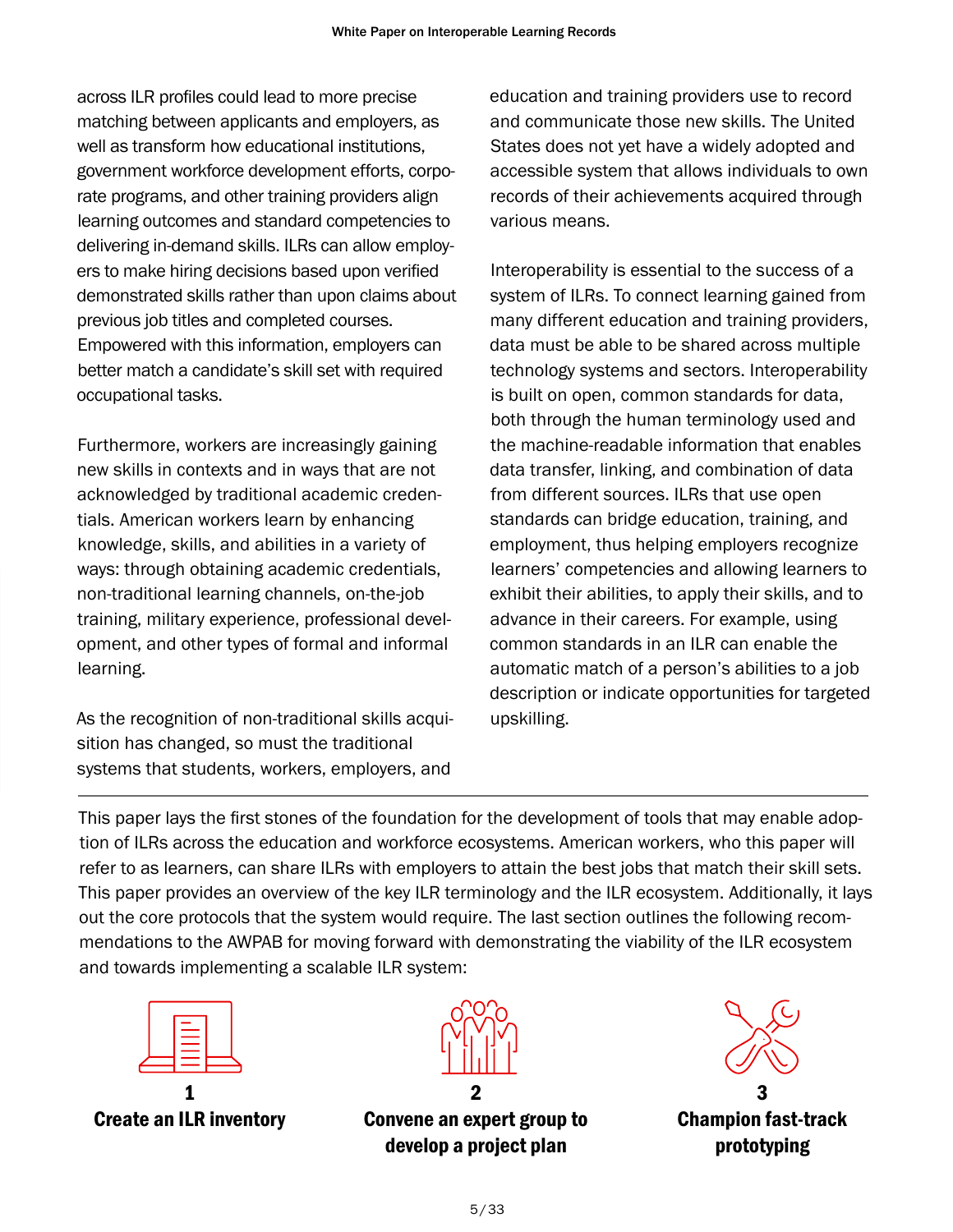# <span id="page-6-0"></span>What is an Interoperable Learning Record?

To begin the discussion on ILRs, it is useful to consider Olivia Hafez and a near-future scenario. 9 Olivia wants a secure job with opportunities for advancement. Looking at career sites online, she discovers that the field of registered nursing has strong employment prospects, excellent earnings potential, and pathways for promotion near where she lives. She uses CareerOneStop<sup>10</sup> to find an accredited nursing program that best meets her needs and is endorsed by the Commission on the Collegiate Nursing Education (CCNE) and/or the Accreditation Commission for Education in Nursing (ACEN), which is required for credential eligibility for employment as a Registered Nurse (RN). She enrolls in the program at State University.

During the program, Olivia not only works toward RNlicensure eligibility, she also earns stackable professional, verified credentials along the way for part-time employment in the health sciences. More specifically, in addition to prescribed skills and procedures required for Certified Nursing Assistant (CNA) practice, she has also learned safety protocols, electronic records keeping, and communicating with people under stressful conditions that satisfy eligibility requirements for credentialing as a Certified Medical Administration Assistant (CMAA). Olivia can now gain access to entry-level employment in the clinical and administrative support aspects of her chosen profession, which reduces her need for federal financial aid.

As Olivia earns the stackable health science credentials, she adds them to her ILR, which is a private and secure digital application or interface available on her devices, analogous to a file cabinet, where she can manage all her data and records and also authorize sharing. Olivia uses her ILR for multiple purposes as a permanent, verifiable set of records.



<sup>9</sup> The persons and institutions named in this scenario are fictitious. 10 [https://www.careeronestop.org/Credentials/default.aspx]( https://www.careeronestop.org/Credentials/default.aspx)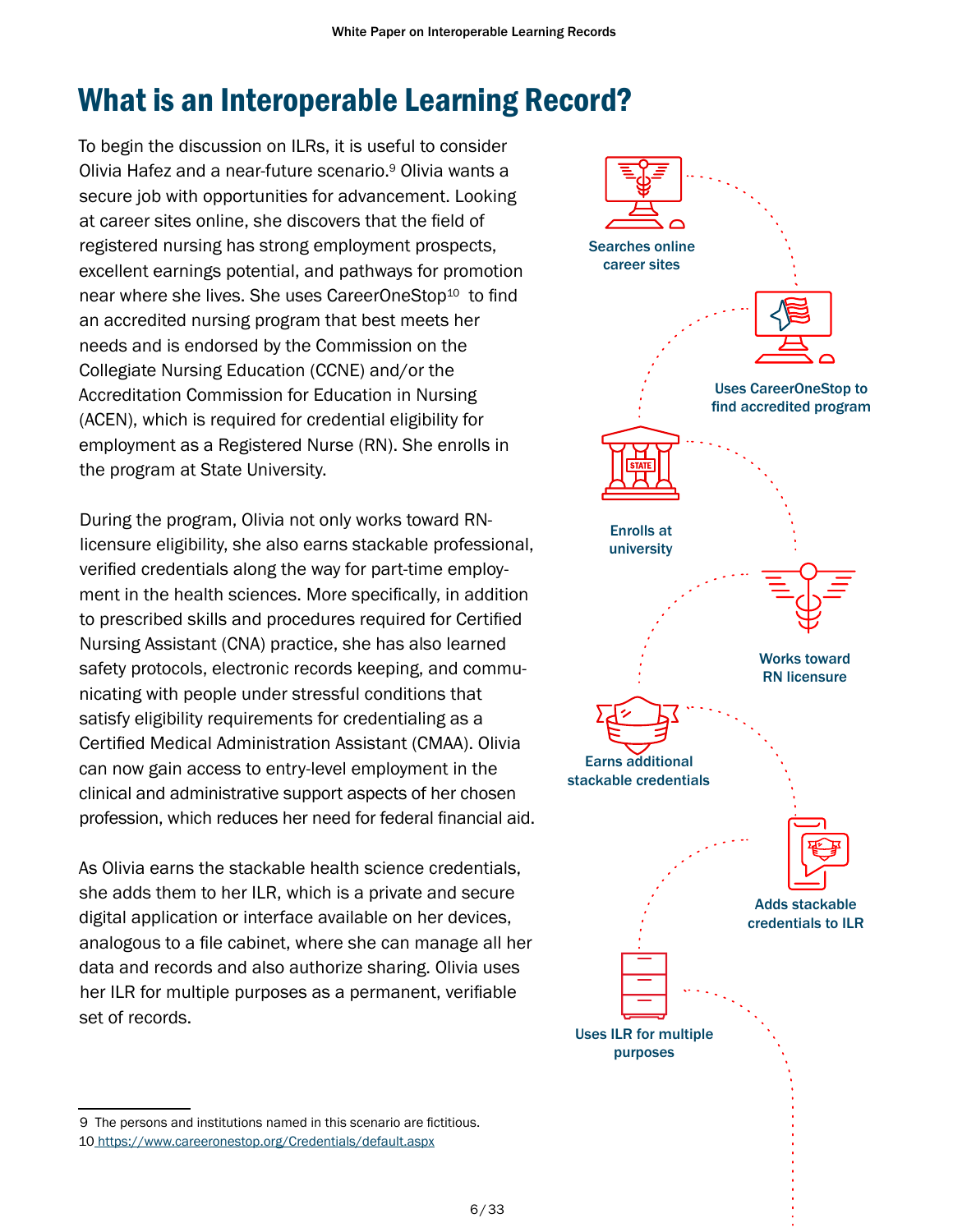Olivia gives permission to make selected records available to others on her social media professional networking site, where employers' systems use industry-standard terms and credentials that allow them to search across multiple platforms for candidates with specific skills and proficiencies. Very early in her RN degree program, Olivia is a candidate for a position at a local hospital.

In her job interview she is proud to talk about her relevant skills, including the work she did to achieve her CNA and CMAA credentials and all the relevant badges that required skills such as communication, safety protocols, and electronic records systems. This sets her apart from other candidates, and she accepts a position at Declan Hospital where her new manager is impressed by her strong clinical and administrative skills documented in the curated ILR she presented.

Olivia's Director of HR has read research by SHRM that shows offering employees career mobility can result in better retention and less turnover. 11 Because of this, Olivia's manager offers her a promotion pathway building on Olivia's goals and strengths, including a scholarship program for completion of her RN degree and license. Olivia now has the ability to focus even more diligently on her RN degree plan. Upon completion of her accredited RN program, the registrar will issue Olivia a digital academic credential that can be validated for RN licensure examination, which she completes successfully to become a state-licensed RN. Olivia is transferred to an administrative leadership position of a clinical unit (employing her CNA & CMAA credentials and experience).

During her next performance review, the hospital provides digital, verifiable information to Olivia about the skills she has learned and demonstrated on the job, including her recent work in an Emergency Department setting. Olivia's ILR gives her control over verified records of her achievements across contexts and pathways to her future career advancement goals to the benefit of her employer and patients.



<sup>11</sup> [https://www.shrm.org/resourcesandtools/hr-topics/talent-acquisition/](https://www.shrm.org/resourcesandtools/hr-topics/talent-acquisition/pages/employees-stay-career-mobility-pay-raises-culture.aspx) [pages/employees-stay-career-mobility-pay-raises-culture.aspx](https://www.shrm.org/resourcesandtools/hr-topics/talent-acquisition/pages/employees-stay-career-mobility-pay-raises-culture.aspx)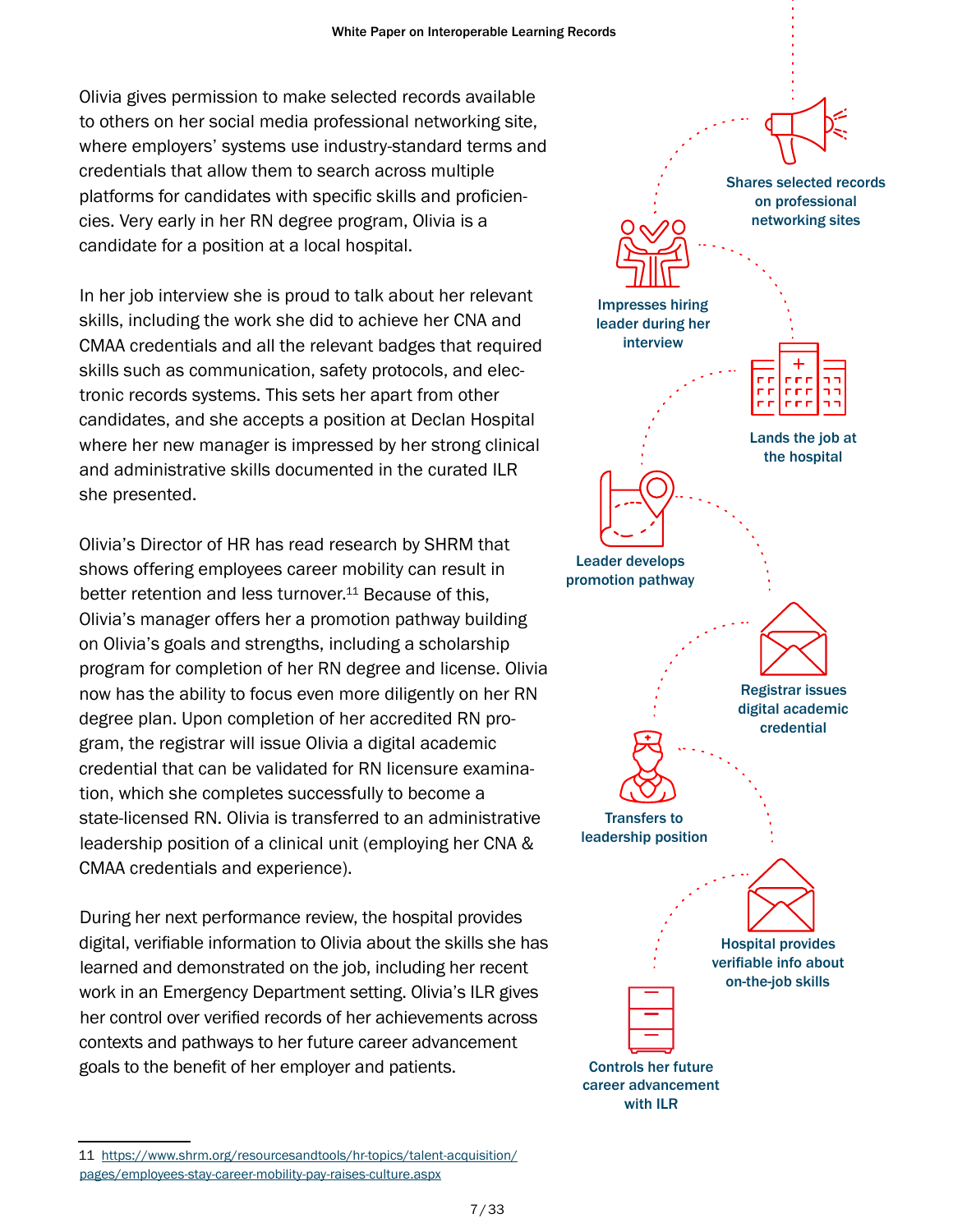# <span id="page-8-0"></span>Terminology and Key Conditions

#### Table 1 defines key terms relevant to the ILR discussion.

| <b>Term</b>              | <b>Definition</b>                                                                                                                                                                                                                                                                                                                                                                                                                                                                                                                                                                                                                                                                                                                                                    |  |
|--------------------------|----------------------------------------------------------------------------------------------------------------------------------------------------------------------------------------------------------------------------------------------------------------------------------------------------------------------------------------------------------------------------------------------------------------------------------------------------------------------------------------------------------------------------------------------------------------------------------------------------------------------------------------------------------------------------------------------------------------------------------------------------------------------|--|
| Learner                  | An individual engaging in formal or informal learning processes that increase and evolve their skills.<br>Synonymous with "worker," "student," and "job seeker."                                                                                                                                                                                                                                                                                                                                                                                                                                                                                                                                                                                                     |  |
| Issuer                   | An organization such as an academic institution, employer, training provider, or testing agency that<br>issues verified credentials to learners.                                                                                                                                                                                                                                                                                                                                                                                                                                                                                                                                                                                                                     |  |
| Consumer                 | An organization such as an employer, academic institution, or other to whom a learner may be applying<br>and to whom the learner is submitting credentials in the form of an ILR for consumer consideration.                                                                                                                                                                                                                                                                                                                                                                                                                                                                                                                                                         |  |
| Learning<br>record       | Verifiable information about a learner's achievements in education or training processes, formal or<br>informal, classroom-based or workplace-based. Learning records can broadly include a learner's<br>credentials, skills, assessment results, grades, credits, co-curricular activities, experiential learning,<br>internships, externships, work activities, and evidence of achievement. Learning records can reference<br>common descriptions of credentials, skills, and other achievements.                                                                                                                                                                                                                                                                 |  |
| Ontology/<br>framework   | A set of terms and relationships that represent the structured content of a topic. Ontologies help commu-<br>nities develop trust through shared understandings. For example, an ontology related to a specific<br>occupation might describe both the skills needed in the field and explicit relationships between the "work<br>roles," "tasks," and "knowledge, skills, and abilities." This type of ontology facilitates occupational<br>workforce communications, mappings to other fields, and machine-actionable representations (i.e.,<br>schemas) that applications could support.                                                                                                                                                                           |  |
| Credential               | A documented award that can be issued by a responsible organization when a learner has achieved<br>specified learning and assessment outcomes. "Credential" is an umbrella term that includes degrees,<br>diplomas, licenses, certificates, apprenticeships, badges, and professional/industry certifications.<br>Credential definition" refers to the general description of the award and "achievement assertion" refers<br>to the specific instance of the assertion about a learner. This paper uses the term "credential" to refer<br>to the general description of a credential and the award of a credential to a specific person. Credentials<br>and the skills they represent can be described using common ontologies.                                     |  |
| Skill                    | Concrete action or ability that an individual can perform. "Competencies" and "skills" are often used<br>interchangeably. The term "skill" refers to both the general description of a skill and the assertion that a<br>specific person has demonstrated a skill. Skills can be described using common ontologies and collec-<br>tively organized in "competency frameworks" and "skill sets."                                                                                                                                                                                                                                                                                                                                                                      |  |
| Achievement<br>assertion | The key concept that enables learning records to be combined from multiple sources is distinguishing<br>the general credential or skill description, which can be shared between learners, from the achieve-<br>ment assertion for a specific learner. The achievement assertion record is the specific instance of that<br>credential or skill description claimed by a specific issuer about a specific learner at a specific time. It<br>can contain additional information regarding key concepts like evidence, verification, and endorsement<br>as well as evidence to support the credibility of the issuer. This paper uses the term "credential" to refer<br>to the general description of a credential and the award of a credential to a specific person. |  |
| Career<br>pathways       | Progressive levels of education and training that help learners achieve valuable credentials and skills<br>that lead to educational and career advancement. In some cases, pathways will be linear (progressing<br>through entry level to higher roles and/or through stackable credentials) and in some cases, they will<br>have lateral, latticed, or adjacent connections. ILRs can provide support for a learner's qualification to<br>advance along a pathway.                                                                                                                                                                                                                                                                                                  |  |
| Learning<br>outcome      | A learning outcome is a clear statement of what a learner is expected to be able to do, know about and/<br>or value at the completion of a unit of study or learning activity and how well they should be expected to<br>achieve those outcomes. It states both the substance of learning and how its attainment is to be<br>demonstrated. <sup>12</sup>                                                                                                                                                                                                                                                                                                                                                                                                             |  |

<sup>12</sup> Adapted from [http://www.teaching-learning.utas.edu.au.](http://www.teaching-learning.utas.edu.au)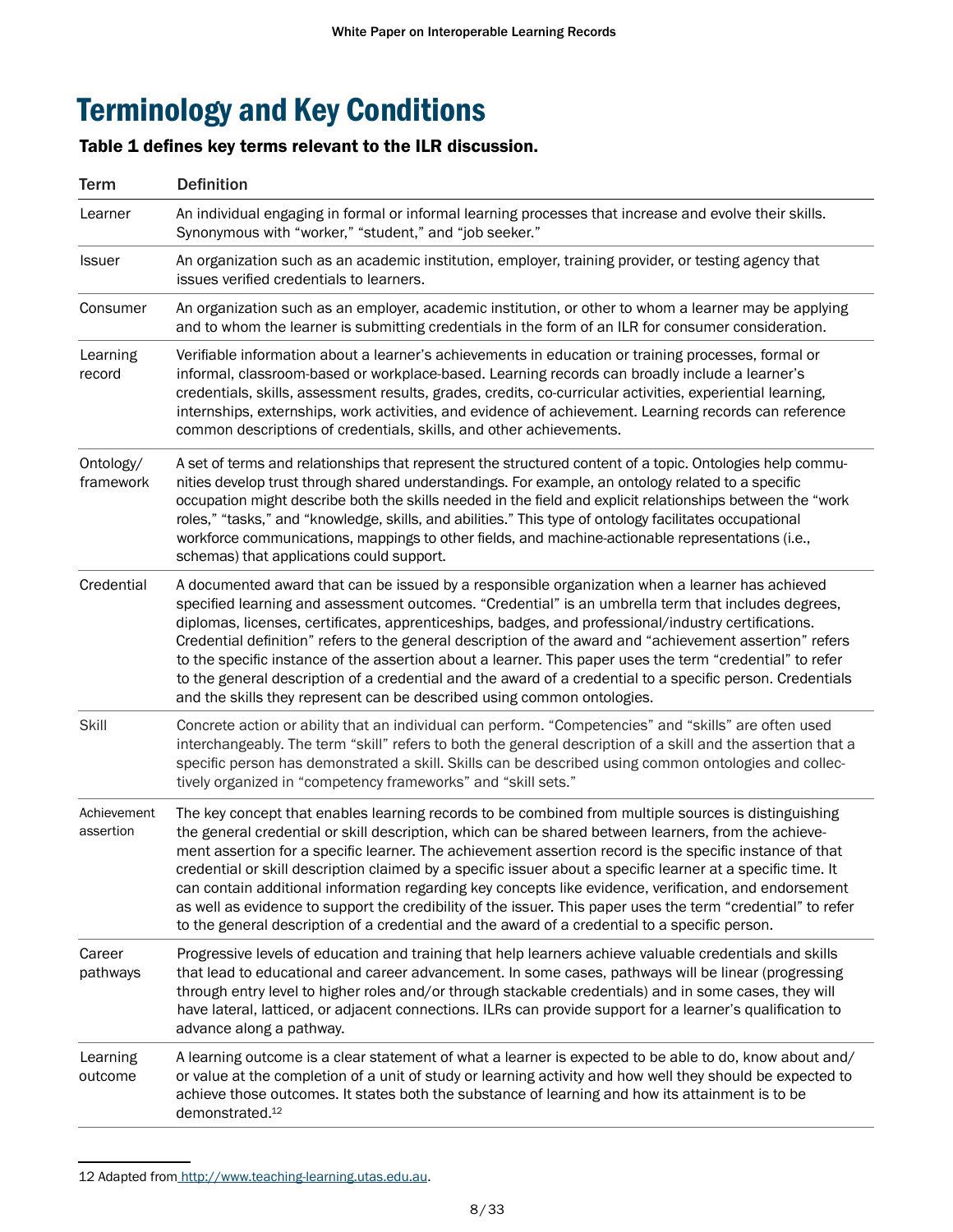ILRs need more than technology to be successful. There are fundamental conditions that make them valuable for learners, employers, and educators (Table 2). These conditions are not all-encompassing, but they provide useful ways of discussing current practices and how to improve credentials, skills, and learning records — both generally and in the analysis of specific examples.

#### Table 2. Key Conditions for Interoperable Learning Records

| <b>Criteria</b> | <b>Description</b>                                                                                                                                                                                                                                                                                                                                                                   |  |
|-----------------|--------------------------------------------------------------------------------------------------------------------------------------------------------------------------------------------------------------------------------------------------------------------------------------------------------------------------------------------------------------------------------------|--|
| Transparent     | Clearly defined, enables comparison, and is based on shared open standards, common language/<br>descriptions, and skills ontologies/frameworks. Provides contextual information for determining<br>relevance and skills mastered.                                                                                                                                                    |  |
| Relevant        | Carries meaning and value applicable to useful purposes, including employment, career advance-<br>ment, and ongoing learning. Enables endorsement by recognized experts and authorities for specific<br>purposes. Remains up-to-date.                                                                                                                                                |  |
| Equitable       | Enables educational, social, and economic mobility for people with varying abilities, preparation,<br>and skills. Supports pathways to better employment opportunities and to further education and<br>training.                                                                                                                                                                     |  |
| Private         | Access to selected fields of the ILR is limited to the parties, purposes, and duration specified by the<br>learner. Complies with relevant privacy standards and permissions to protect the individual's<br>identity and record.                                                                                                                                                     |  |
| Secure          | Complies with relevant security standards to protect the data from unauthorized editing or access.                                                                                                                                                                                                                                                                                   |  |
| Portable        | Can be used in a variety of environments, across sectors and states, connecting to multiple purpos-<br>es and opportunities in employment, education, and other contexts. Allows the individual to control<br>the location, organization, and combination of their own records for their own uses.                                                                                   |  |
| Interoperable   | Uses open standards and common ontologies/frameworks to enable data to be machine readable,<br>exchangeable, and actionable across technology systems and, when appropriate, on the Web.<br>Supports combinations of data from multiple sources. Enables human interoperability and can be<br>understood by people in different occupations and industries from diverse backgrounds. |  |
| Shareable       | Enables learners to share their ILRs when they apply for jobs or educational opportunities. Learners<br>reserve the right to grant appropriate permissions to provide relevant access for the time duration<br>specified by learners.                                                                                                                                                |  |
| Verifiable      | Can be digitally confirmed by one or more issuers to be authentic and intact. Supports expiration<br>and revocation by the issuer.                                                                                                                                                                                                                                                   |  |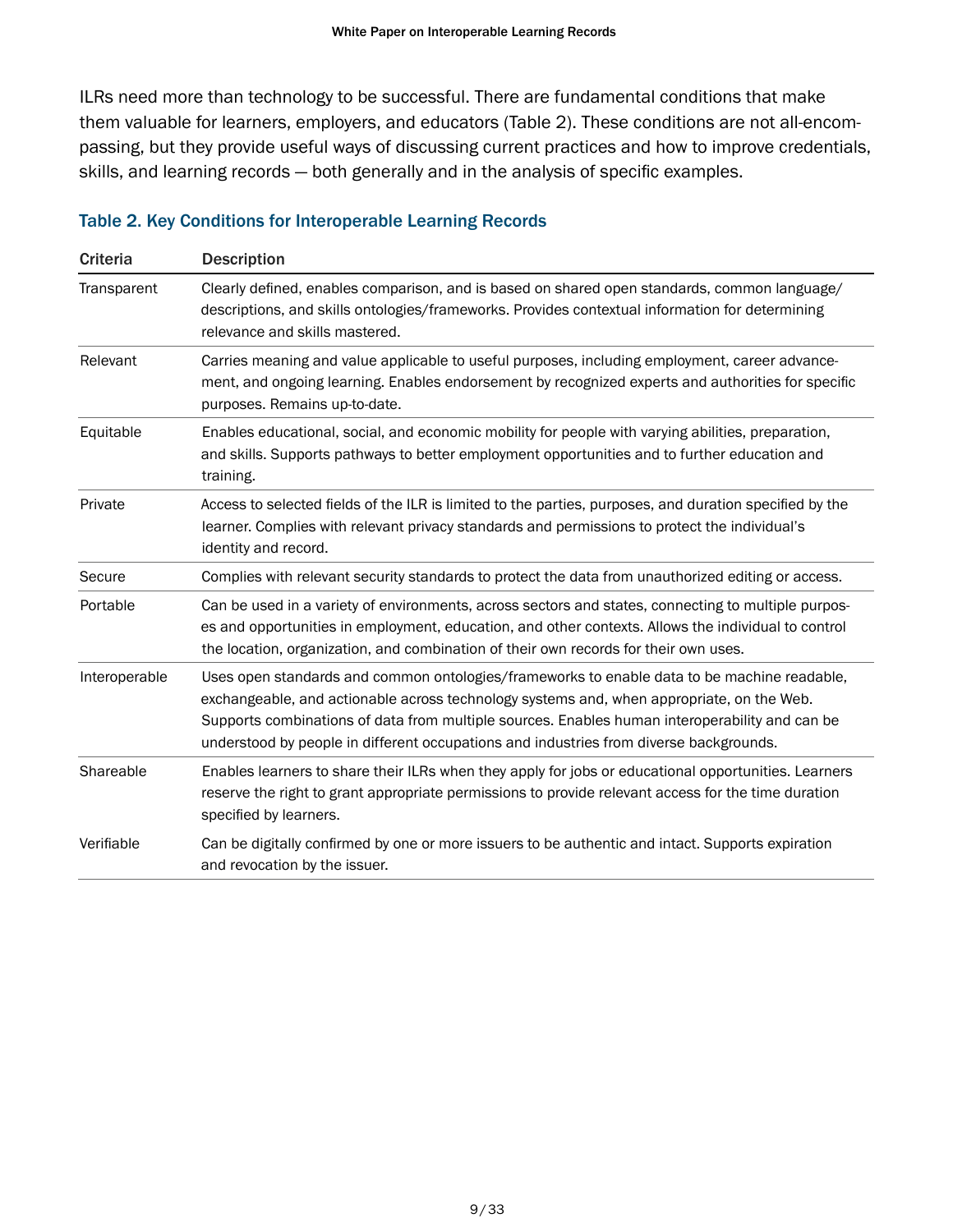# <span id="page-10-0"></span>The Interoperable Learning Records Ecosystem

Figure 1 displays the conceptual ILR ecosystem of stakeholders. The learner is at the center of an ILR ecosystem, continuously upskilling through cycles of learning and achievement. Learners collect credentials from multiple issuers (education, training, testing, and employer organizations) and curate them through an ILR application or interface to understand their own strengths and weaknesses as they progress on career pathways. Employers and education and training/testing providers are other key stakeholders in an ecosystem, as they both issue credentials and consume the ILRs that learners curate. 13

Learners choose to earn credentials that are relevant to their career needs by participating in workplace learning or by enrolling in education and training programs. Common ontology descriptions for credentials enable learners and consumers to transparently understand and compare education and training programs.

Learners choose to share selected credentials in their ILRs with employers, career services, educators, and social networks, enabling them to match and apply their skills to career opportunities. Potential employers and educators can digitally verify the individuals' credentials — that is, whether the issuer asserts that the



#### Figure 1 | Interoperable Learning Record Ecosystem

learner did what was necessary to earn the credential. The learners' cycles of upskilling and continuous learning builds on a secure and reliable foundation of ILRs.

<sup>13</sup> This paper discusses the relationship between credentials and ILRs as the simplest scenario to describe the ILR ecosystem. However, some learning occurs without earning a credential. There is innovative work in the ILR community to enable employers and others to directly issue verification of skills, or competencies, that learners demonstrate, even in the case where there is not a credential awarded.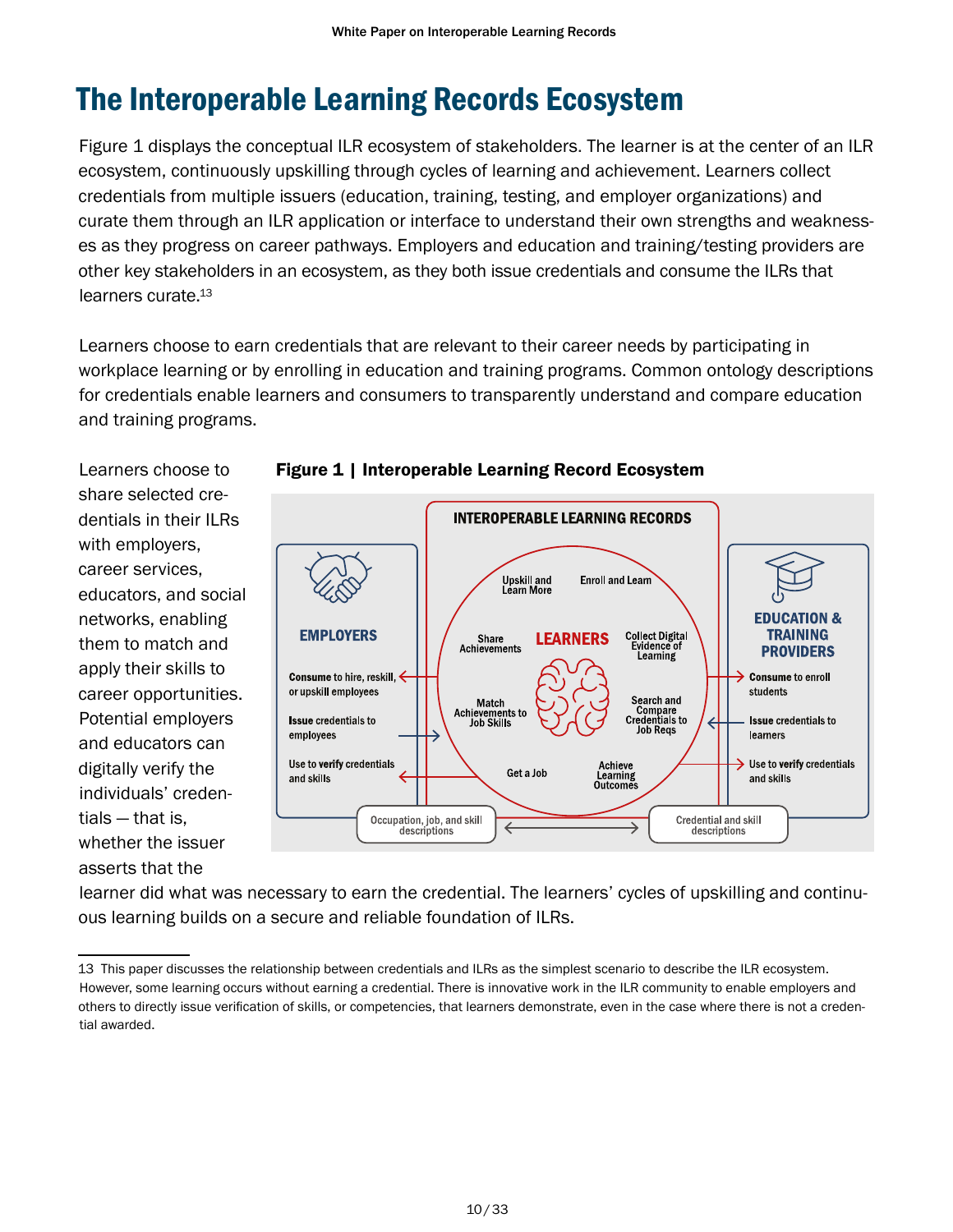The issuers, learners, and consumers that come together in an ecosystem represent overlapping interests and have common challenges. They each also have unique requirements. Issuers of credentials are also often ILR consumers. Table 3 describes selected role-based activities of these stakeholders.

#### Table 3. Roles of Issuers, Learners, and Consumers



#### **Issuers**

Educators issue credentials for programs in schools, universities, and training programs.

#### Certification and licensure organiza-

tions issue credentials to learners who have met their requirements.

Employers issue credentials to employees as records of accomplishment in workplace skills, training, and compliance.



### Learners

Learners use their ILRs to track their own credentials and skills and to chart their progress on career pathways.

Learners describe skills they gain on their own as they actively maintain their records and document their skills.

Learners curate their credentials and achievements into customized ILRs to make them relevant for specific jobs or educational opportunities. By definition, a curated ILR is one that the learner has approved for release to specific entities.

Learners share their ILRs when they apply for jobs or educational opportunities, or for other desired purposes.



#### Consumers

Employers use human- and machinereadable job descriptions that adhere to standards regarding the definition of needed skills.

Employers consume curated ILRs when they use them to evaluate job candidates and verify their credentials, optionally filtering for desired credential attributes like skills, location, etc..

Educators and training organizations consume ILRs when they assess a learner's current skill set in order to identify gaps and recommend additional learning opportunities.

Educators and employers consume ILRs when they leverage an ILR ecosystem as a strategic data asset to estimate skill supply and demand.

#### Hiring and recruitment platforms

consume curated ILRs to aggregate talent pools of potential employees.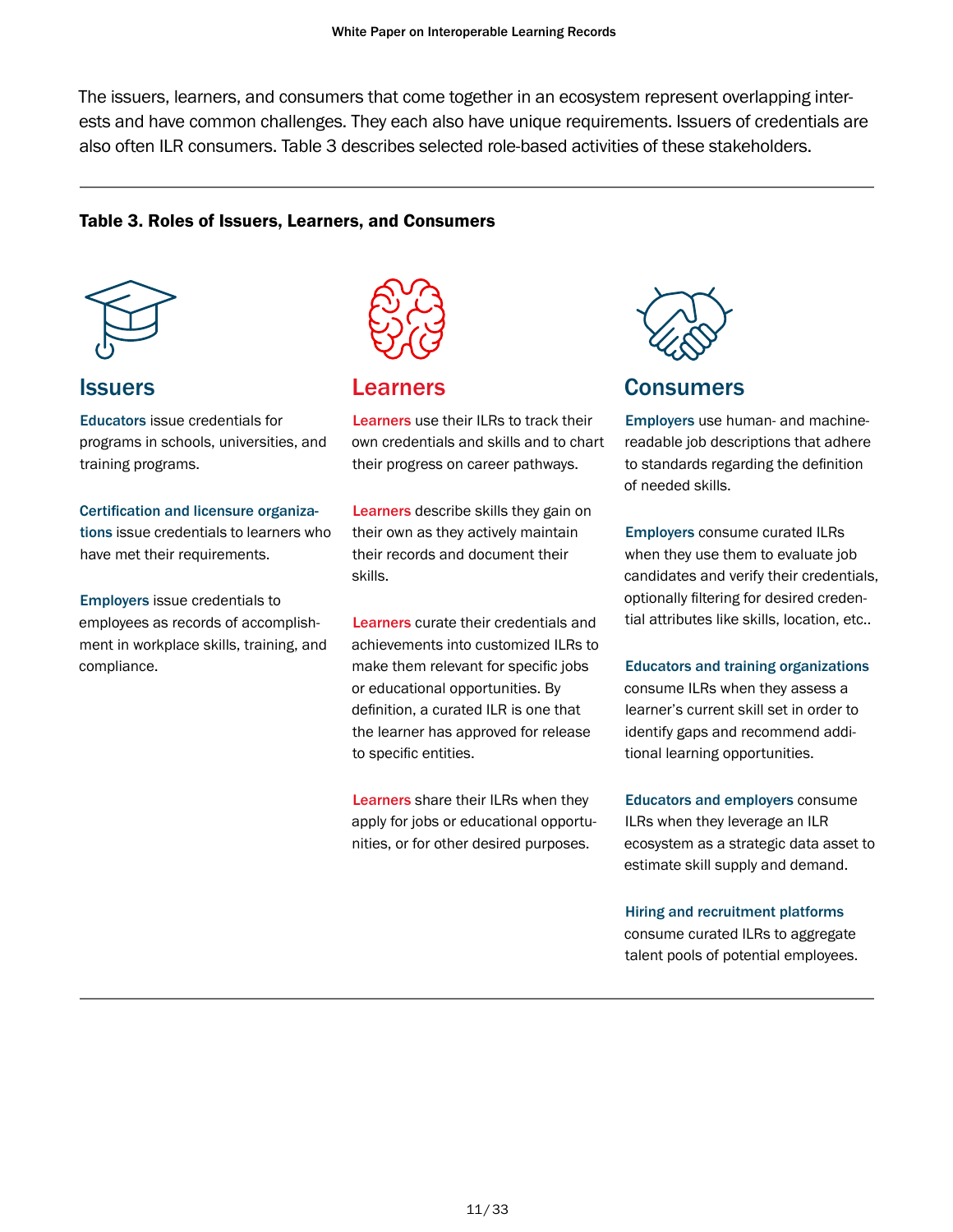<span id="page-12-0"></span>The power of ecosystems, as seen in the case of Olivia, lies in direct and indirect network effects. Job seekers' demand for an ILR ecosystem is partly determined by the number of employers who actively recruit based on ILRs. More job seekers will demand access to an ILR ecosystem if a large number of employers and educational institutions rely on the system. At the same time, as more job seekers are represented in an ILR ecosystem, more employers will want to tap into that ecosystem's talent pool. If an ILR ecosystem includes many potential employers of learners who use ILRs, traditional brick-and-mortar schools, online training platforms, apprenticeship programs, and other educators will want the credentials they issue to be well-represented. The demand for access from learners and individuals looking to up-skill or reskill will be greater if there is a robust, demonstrable ecosystem pipeline from physical and digital classrooms to actual jobs. The viability of any ecosystem is contingent on the viability of each participating side and each side's viability impacts the viability of all others.

The ILR process will need to address differing incentives and costs to participate, and to participate fully. Each employer participates in to the system not only by using ILRs for hiring, but also by issuing credentials to employees for their accomplishments in workplace skills, training, and compliance. There are obvious incentives for employers to do the former, but the incentives for employers to report and verify their employees' skills are less clear. Employers face the classic challenge of retaining highly-skilled workers. However, employers can leverage the ILR ecosystem to improve the mobility of employees out of entry level positions and into career pathways. Balancing the incentives to participate is important to ensure widespread and scalable adoption.

# Protocols

If widely adopted, ILRs can provide a common approach to creating, maintaining, and sharing skill-related credentials and validation of learning, thereby providing a unified view of an individual's accomplishments. To successfully perform this role, ILRs need to integrate and coordinate credentials from a wide range of participants without requiring direct coordination or synchronized actions.

Interoperability depends on protocols that provide common frameworks and language to integrate learning records across independent parties without requiring them to formally coordinate their efforts. Protocols enable a broad range of stakeholders to work together, fostering innovation without imposing explicit oversight.

As a comparison, the innovation, efficiency, and opportunity unleashed by the internet was made possible, in large part, by open standards. Various internet browsers display webpages in the same manner (as long as the browser follows standards). Different models of computers allow users to surf the web in generally the same way. Transport and Internet protocol standards (TCP/IP) make it possible for machines in any country or by any maker to communicate easily.

The interoperability of the internet was made possible, in large part, by the Open Systems Interconnection (OSI) stack of the 1980s. <sup>14</sup> The model has seven layers, in which each successive layer serves the level above it and is served by the layer below it. No layer needs to worry about the implementation details of another layer.

<sup>14</sup> [https://en.wikipedia.org/wiki/OSI\\_model](https://en.wikipedia.org/wiki/OSI_model)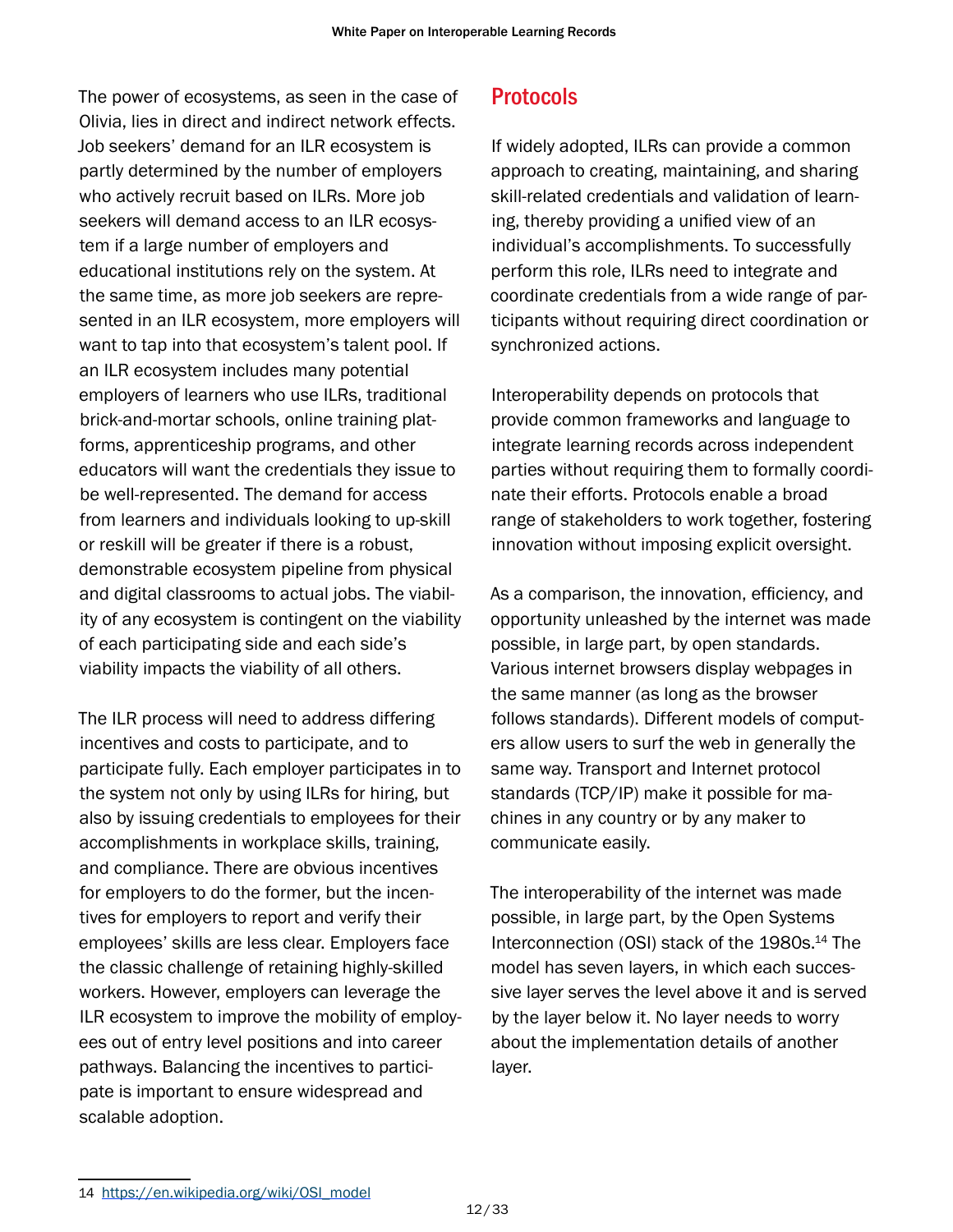The ILR should be built upon open standards in order to power the same ecosystem innovation capability that has been seen in other areas of computing. Initially, ILR protocols could operate at four independent layers, with more to emerge as necessary:

- The file cabinet (ILR): allows the curation and sharing of learner credentials
- The envelope: verifies the integrity of credential data and issuer/learner identity
- The letter: contains content details of a specific credential issued to a learner
- The ontology: represents common language and schemas for occupations, jobs, competencies/ skills, and credential types, etc.

Comparing the ILR protocol to a file cabinet-<br>
Figure 2 | Letter in the postal system based system helps to explain how ILR protocols generate interoperability. Consider the metaphor of a learner maintaining a file cabinet where they store credentials in the form of envelope-containing letters from each institution, sent to the learner through the postal system (Figure 2). Each envelope contains information on the outside and on the inside. The outside of the envelope contains public information in the form of a destination and sender address formatted in a standard way, including the use of a standard zip code. In this metaphor, a zip code functions as a type of ontology representing an agreed upon geographic destination. On the inside of the envelope, there is a private letter with private information. When the letter is mailed, the post office imprints the stamp with information such as location and date. The postmark establishes when the envelope went through the mail service and that the envelope cannot be delivered again without a new stamp.



Like a file cabinet, the ILR can store credentials safely so that the learner can choose which ones he/ she wishes to share with potential employers. When locked, it keeps the credentials private and safe from tampering. The envelopes contain important information about delivery while the letter itself contains specific details about the earned credential. The learner is free to share specific credentials with specific employers as the learner chooses.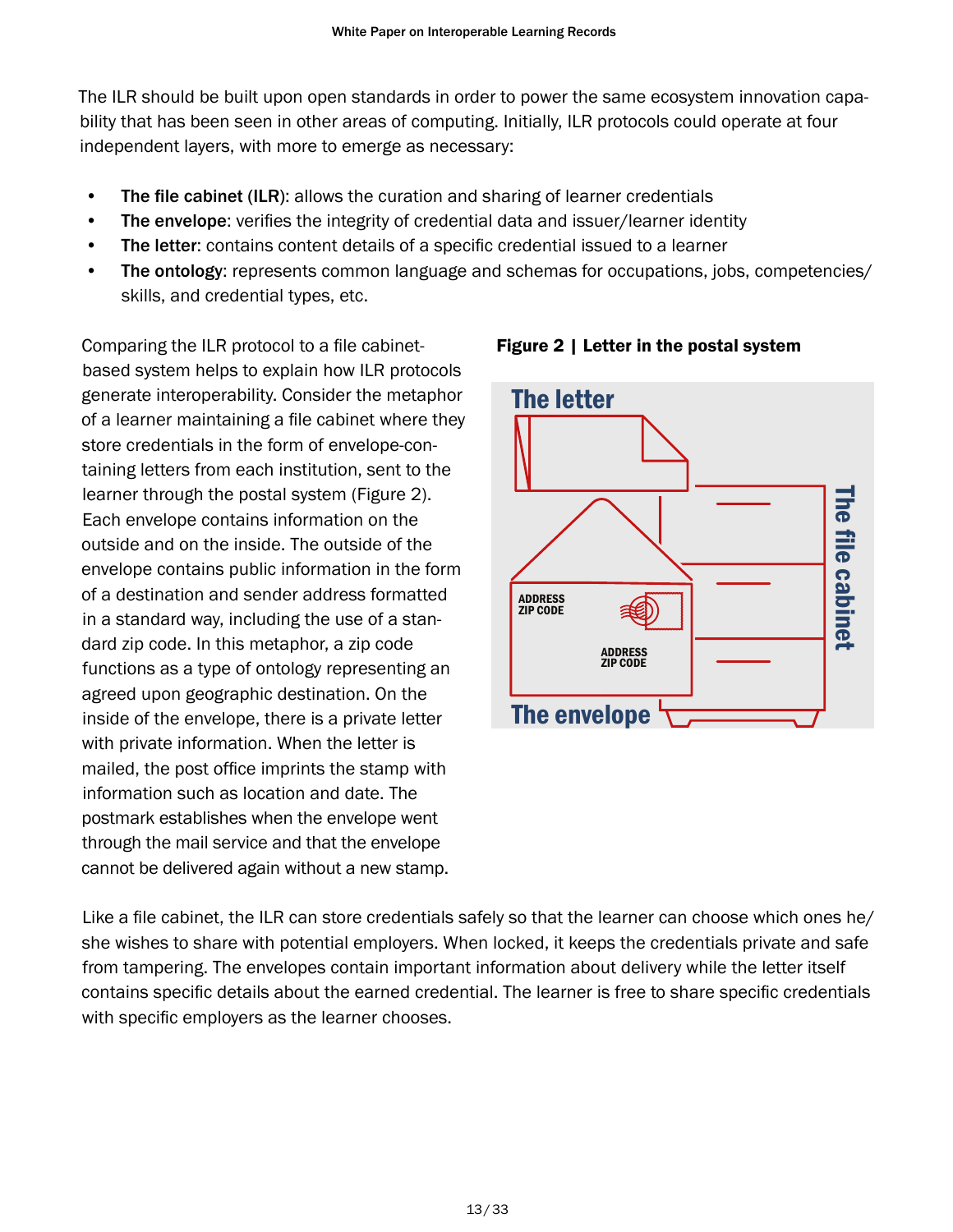A credential, then, can be imagined as a combination of two components: the letter (the contents) and the envelope (to transfer the contents around) containing the letter and sealed with embossed wax to both convey sender identity and ensure content privacy. The credential envelope and letter formats drive interoperability and support the following stakeholder needs:

- Digital, tamper-evident, and machine readable;
- Learner at the center of exchanges of their data they must consent to share;
- Learner cryptographically proves the credential is for them;
- Verification does not require consulting the issuer;
- Credential exists on an immutable record that is not dependent upon any issuer and has an audit trail connected with it, allowing for transparency on the record's "journey";
- Content of the credential can conform to a variety of schemas and vocabularies;
- Robust consideration of privacy, security, accessibility, and internationalization.

Just as the OSI standards enabled innovations to occur at any layer while leaving other layers unchanged, ILR protocols will enable the same. Innovations can occur at any layer, while building on existing solutions at other layers, or mixing and matching solutions at different layers and working across layers as needed (Figure 3).

Products and services offered in the marketplace can be at the envelope layer, the letter layer, the file cabinet layer, or some combination of layers. As with the differing approaches of operating systems for personal computers or smartphones, innovation approaches that focus on single layers may increase diversity of features and potentially drive price competition, while innovations that combine layers may improve usability while



#### Figure 3 | Four-layer approach to the interoperable learning record protocol

potentially reducing price competition.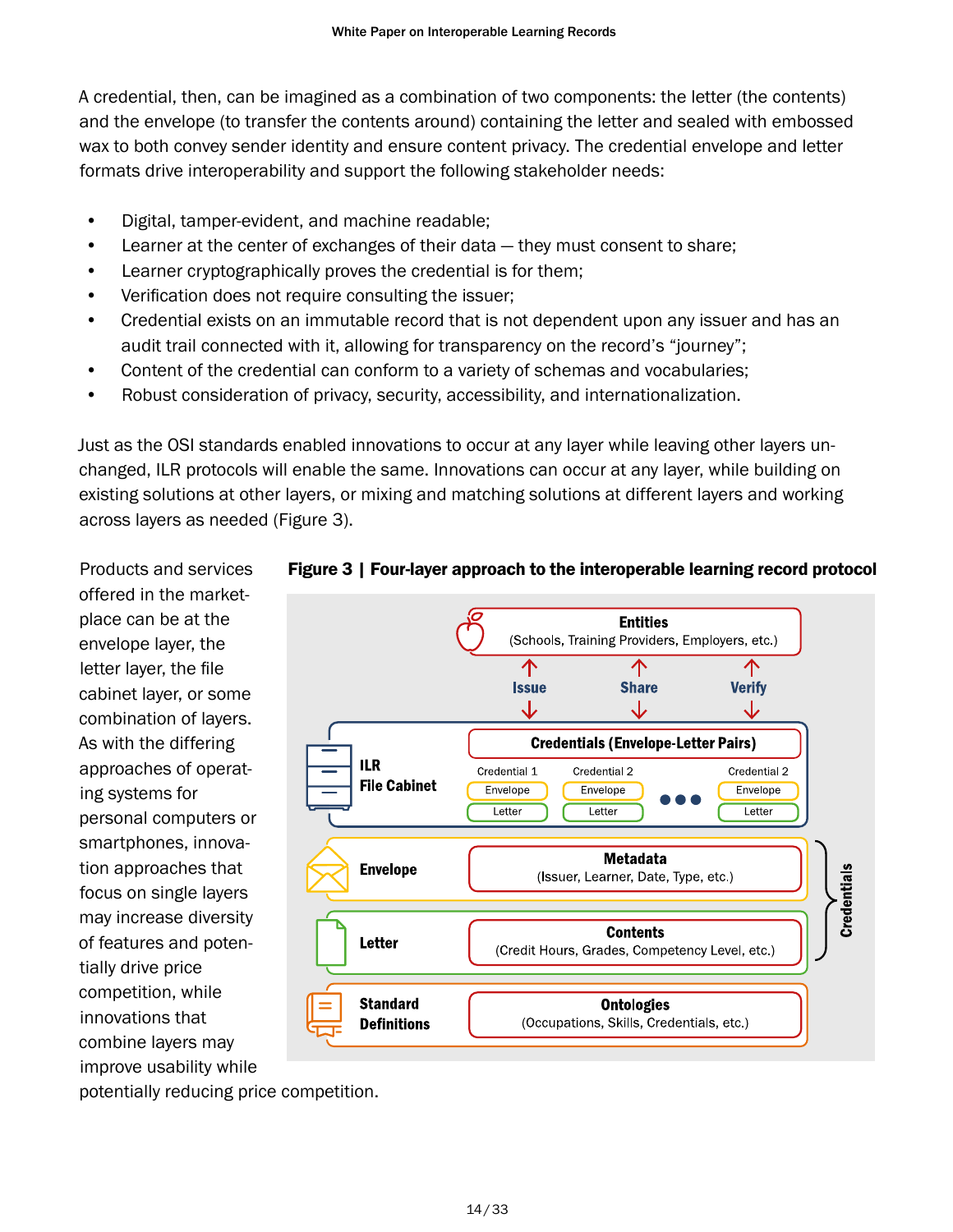# <span id="page-15-0"></span>The File Cabinet (ILR)

The ILR is the learner's place to receive, curate, and share credentials from one or more issuers. Systems currently in use that are consistent with at least some features of the ILR may go by the designation "backpack" or "wallet." Learners reach the ILR via a web browser or mobile app. ILRs could be hosted by third parties (who do not have access to the contents of the ILR), assembled independent of third parties through distributed ledger technologies, or, more rarely, by learners directly. Oversight of ILR hosts may be needed to ensure that privacy and security requirements are being met. The oversight role may be served by an organization similar to those that accredit higher education institutions or to those that audit corporate books.

verification is true and secure. In this case, consumers will be able to trust verified credentials without having to re-verify them with the issuer. And issuers would not need to verify previously issued credentials, a task that many spend significant amounts of effort doing currently.

In preparation for sharing credentials with a consumer, the learner curates his or her ILR in a unique representation for a specific purpose such as a job opening. As the ILR contains the learner's full set of skills and abilities (the file cabinet), the learner might remove credentials showing non-relevant skills. Similarly, the learner might remove credentials that do not meet a certain threshold (e.g., degrees and courses are included, but webinars and readings are not). In

The learner creates his/ her ILR and then uploads and organizes credentials from one or more issuers (Figure 4). This action highlights two standards requirements related to ILRs: they need to be able to communicate with the credential issuing systems of an issuer or a distributed ledger via a mutually understood protocol and



Figure 4 | Credential cycle

addition, the learner might add self-asserted (as opposed to verified) information ranging from a cover letter to a description of relevant learning that did not result in a credential. From a consumer perspective, employers from various industries may seek to emphasize one type of achievement over another as being more relevant to their requirements.

Once satisfied with the curated ILR, the learner shares it with the consumer.

they need to be able to recognize and store credentials that were produced in different formats and potentially by different issuers

The optimal approach is that credentials are verified by the issuer upon issuance, such that the credential itself, perhaps in combination with a distributed ledger, will ensure the

This sharing points out a third standards requirement for ILRs: they need to be able to interface with HR and other systems employed by ILR consumers. On the receiving end of the ILR, the consumer can choose to consider any of the verified and self-asserted credentials.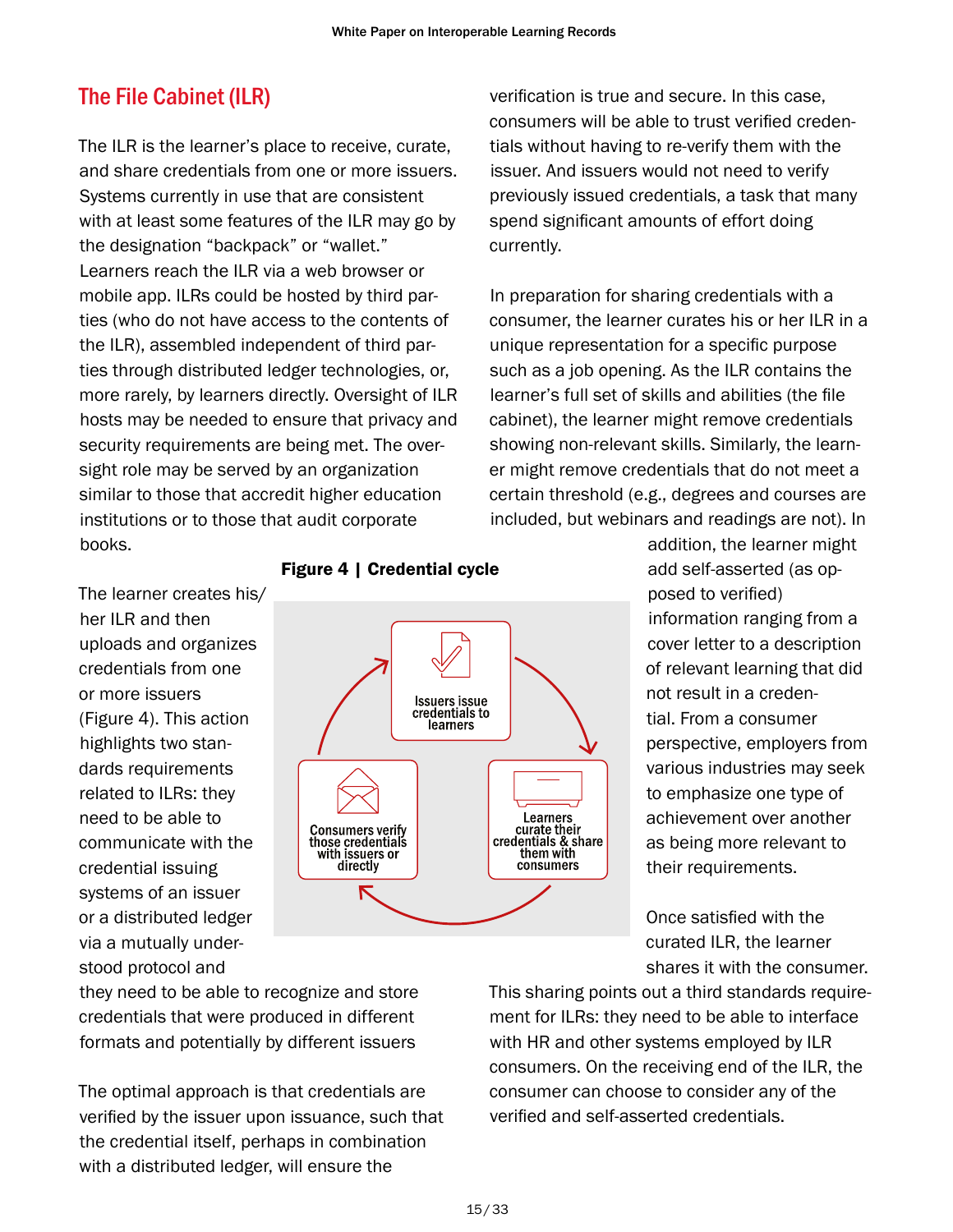# <span id="page-16-0"></span>The Envelope

Credentials represent learning experiences ranging from participating in a workshop to a full degree program to taking an online course to demonstrating mastery of a competency.

Adding digital technologies to the traditional credentials space enables four broad benefits:

- It increases efficiency of exchanging and evaluating credentials;
- It reduces fraud by enabling more reliable ways to protect and verify the credentials;
- It provides transparency and provenance to the credential, so the consumer understands its content and history;
- It increases learners' control over their credentials, enabling a verifiable history of lifelong learning.

The envelope protocols are critical to realizing these four benefits. The envelope contains information about who issued a credential and who it was issued to. It creates robust links to the identity of an issuer (e.g., a specific university or employer) and the learner (e.g., a particular person). It also ensures that nobody can look at the content inside the credential without authorization. And these identities and the integrity of its content can be verified to detect fraud or tampering.

Below are design principles that an envelope should fulfill (Table 4).

#### Table 4. Design Principles for an Interoperable Learning Record "Envelope"

| Require mutual consent to<br>issue credentials   | An issuance of a credential should require the consent of both the issuer and learner.                                                                                                                                                                                                                                                                                                                                                                                                                               |  |
|--------------------------------------------------|----------------------------------------------------------------------------------------------------------------------------------------------------------------------------------------------------------------------------------------------------------------------------------------------------------------------------------------------------------------------------------------------------------------------------------------------------------------------------------------------------------------------|--|
| Optimize the need for<br>disclosure              | Sharing credentials should be optimized to the necessary amount of disclosure, in<br>particular for any personally identifying information (PII). For example, learners need<br>not send a detailed transcript if all that's requested is the equivalent of a diploma.<br>Learners can tailor the information they share to prove qualifications. It is the role of<br>the consumer of an ILR profile to perform due diligence to determine what information<br>is needed for to qualify or disqualify an applicant. |  |
| Prevent tracking                                 | As learners curate ILRs and share their credentials, the system should minimize the<br>ability of the issuer or any external party to track activities of the learner or correlate<br>information about them. For example, the learner may share credentials without<br>involving or even informing the issuer.                                                                                                                                                                                                      |  |
| Enable recovery or<br>distributed access         | The learner should be able to recover or access through other means their credential in<br>the case of loss of access, perhaps with the support of the issuer or, for instance in the<br>event that the issuer no longer exists, directly with a trusted record of the credential<br>having been legitimately issued.                                                                                                                                                                                                |  |
| Offer multiple options for<br>credential storage | Learners should be able to store and manage their credentials as they choose, subject<br>to ILR standards requirements.                                                                                                                                                                                                                                                                                                                                                                                              |  |
| Prove trusted learner<br>identity                | The credential is only of value if a learner can reliably prove that the credential was<br>awarded to them. Learners should be able to use their credentials during digital<br>interactions with other systems that require authentication.                                                                                                                                                                                                                                                                          |  |

Empower Learners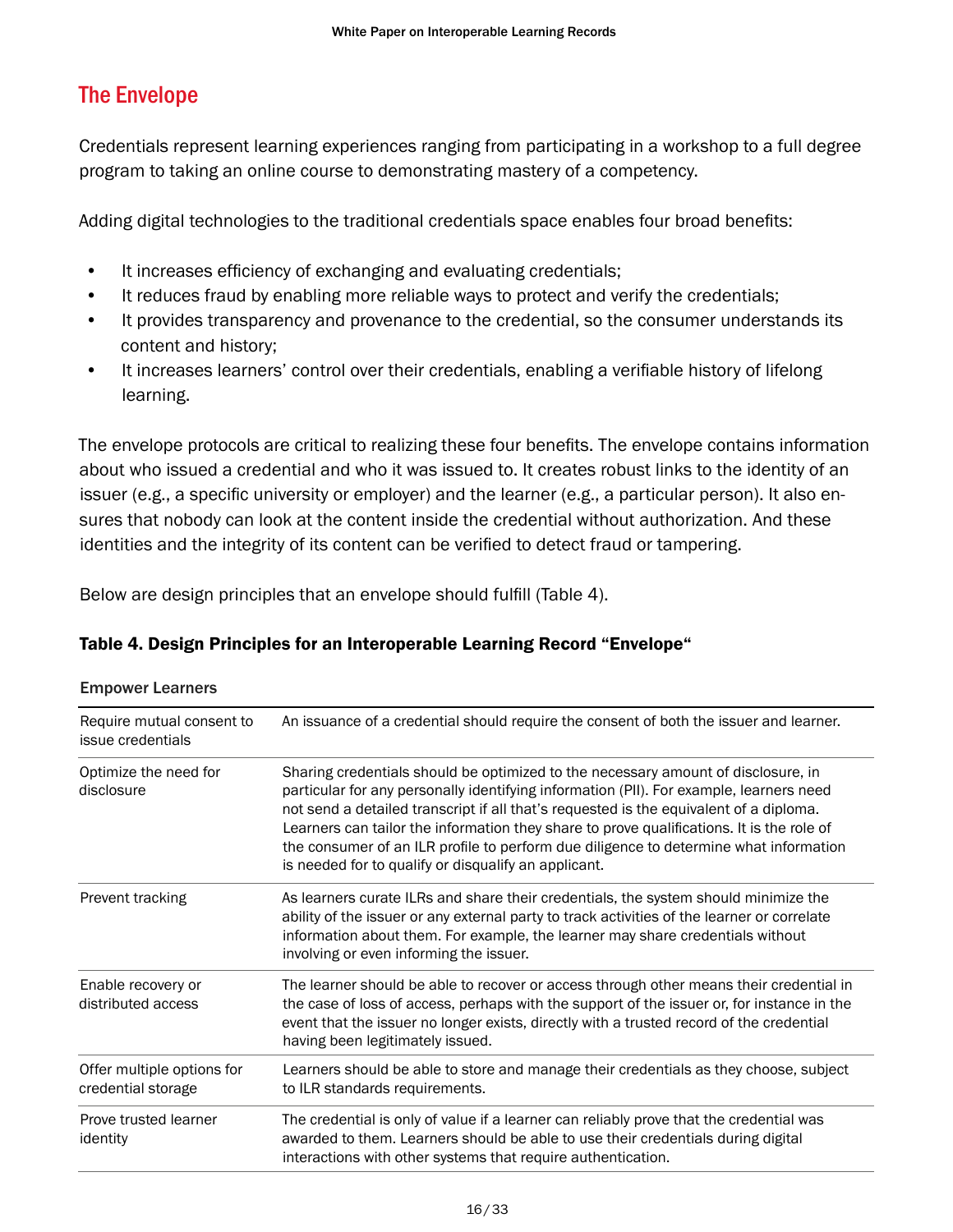| <b>Enable Trust</b>                  |                                                                                                                                                                                                                                                                                                                                                                  |  |
|--------------------------------------|------------------------------------------------------------------------------------------------------------------------------------------------------------------------------------------------------------------------------------------------------------------------------------------------------------------------------------------------------------------|--|
| Prevent tampering and<br>fraud       | Minimize the ability to forge credentials. Credentials should be tamper-evident in<br>content and presentation and have reliable means of establishing authenticity.                                                                                                                                                                                             |  |
| Allow only necessary<br>auditability | Issuance and revocation events should be auditable (without disclosing PII). In addition,<br>to provide verifiers with more confidence, this allows issuers to detect fraudulent<br>activity. Auditability with timestamps may assist when someone needs to prove the<br>credential was valid at some point in the past.                                         |  |
| Provide display integrity            | Humans rely on a range of cues (watermarks, signatures) to make a decision about a<br>credential's integrity. An under-emphasized aspect of digital credentials is the integrity<br>of how credentials may be displayed on different screens or devices ("display integrity")<br>making sure that the underlying data and the visible credential are consistent. |  |

#### Support Diverse Use Cases and Technology Best Practices

| Balance standardization<br>and flexibility                             | The system should provide standards as a way to verify credentials from many different<br>issuers and support different types of credentials (and credential data standards).                                                                                                                                                                                                                          |  |
|------------------------------------------------------------------------|--------------------------------------------------------------------------------------------------------------------------------------------------------------------------------------------------------------------------------------------------------------------------------------------------------------------------------------------------------------------------------------------------------|--|
| Remain efficient, scalable,<br>fault-tolerant, and highly<br>available | High-certainty verification of credentials should be possible with minimum time and<br>cost overhead and should scale to the demands of global higher education and<br>workforce systems. All aspects of the system that are relied on for learner and<br>consumer usage should be highly available with appropriate consideration of points of<br>failure.                                            |  |
| Ensure longevity                                                       | The system should ensure that credentials can be used by learners at a minimum<br>throughout their lifetime.                                                                                                                                                                                                                                                                                           |  |
| Design for sustainability                                              | The system should avoid overly resource-consuming solutions and should design<br>technical as well as governance structures that can evolve.                                                                                                                                                                                                                                                           |  |
| Prevent lock-in                                                        | No part of the standards or system should require the use of a proprietary solution or<br>specific vendor or preference for any technological approach, though vendors are<br>encouraged to build standard-compliant solutions. It's especially critical that learners<br>have control over where their data resides, how they control it, and are not locked into<br>a specific provider or solution. |  |
| Enable integration with<br>existing infrastructure                     | The issuer functionality should be easy to integrate into systems of record, supporting<br>the features demanded by all players involved in issuing credentials, such as ease of<br>issuance, revocation, recordkeeping, and so on.                                                                                                                                                                    |  |
| Ensure accessibility                                                   | The system should respect accessibility guidelines and best practices.                                                                                                                                                                                                                                                                                                                                 |  |
| Support global use                                                     | Enable use in different languages, jurisdictions, regulatory environments, and<br>conventions.                                                                                                                                                                                                                                                                                                         |  |

Distributed ledger technology provides an example of how an envelope may be implemented. At its simplest, this technology is a type of online distributed database used for tracking transactions. A transaction might be economic (in the case of cryptocurrencies) or it might be record-keeping (for example, the issuance of credentials). Distributed ledger technology's unique characteristics include that records in the database cannot be altered or deleted, that there are many copies of the database (in part to defend against an inadvertent or malicious actor altering or deleting a record), that it supports digital self-sovereignty, and that access to the database can be controlled through permissions.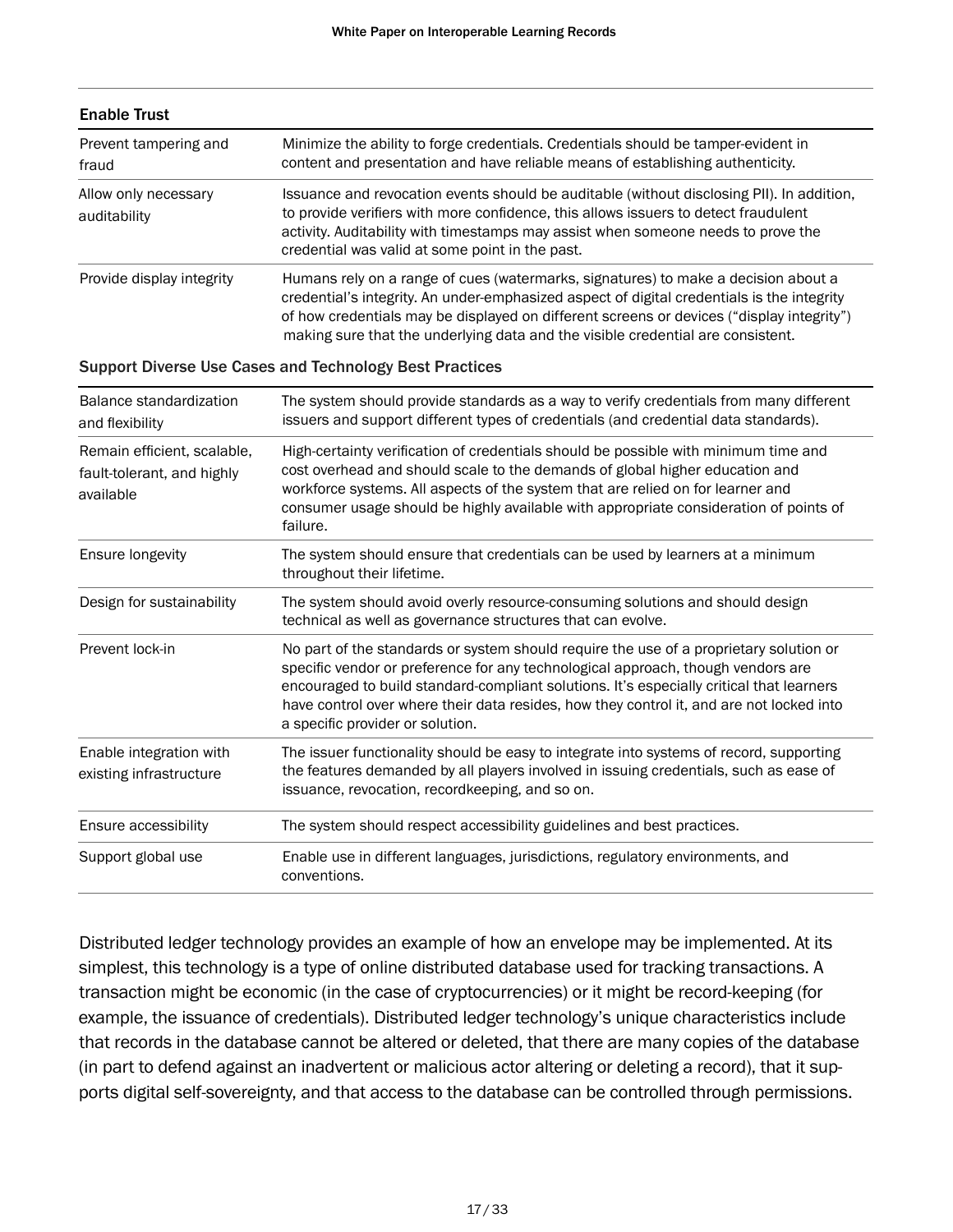<span id="page-18-0"></span>The starting point for issuer access to this system architecture is a governance layer that recognizes trusted issuers while allowing public access to issue and read. The distributed ledger could record the issuance of a credential by an issuer or the revocation of the credential by the issuer at a later time if the credential is no longer valid. When the learner chooses to share their credentials, the consumers (typically academic institutions, employers, or others to whom the learner is applying) could use a variety of applications and management tools to receive the credentials and automatically verify the credentials against the issuer's issuance. That verification would complete the credential cycle of earning  $\rightarrow$  issuing  $\rightarrow$  managing  $\rightarrow$  sharing  $\rightarrow$  verifying.



# The Letter

The "envelope" of a credential is the technology container and provides provenance information about the credential, such as who issued it and who earned it. The "letter" inside the envelope spells out the specific achievement.15 Information in the letter could include the type of credential (e.g., university degrees, professional licenses, badges, certificates), skill level (potentially indicated by passing an exam or the time spent in the classroom or in training), and other detailed information. Once the learner has completed the requirements to earn a credential, the issuer could issue the credential to the learner through a secure envelope.

In general, the letter is not limited to any particular fields or body of information. However, it may be helpful to standardize basic entries related to credentials while allowing for specifics to vary. The letter may also contain information beyond credentials earned from academic institutions or training providers. Examples include drivers' licenses or language proficiency certifications.

Currently, even within types of credentials that appear to be similar, there is great variation. For example, a bachelor's degree from a U.S. institution typically consists of four years of schooling, including both specialized and general coursework. It is issued in English (or sometimes Latin). The same degree from a European institution may be three years of specialized work, with the diploma issued in French, German, or Greek. In addition, diplomas issued by different institutions may represent different levels of specialization or rigor. It is important to be able to distinguish between the true similarities and differences between credentials.

<sup>15</sup> The credential is composed of the envelope and the letter together.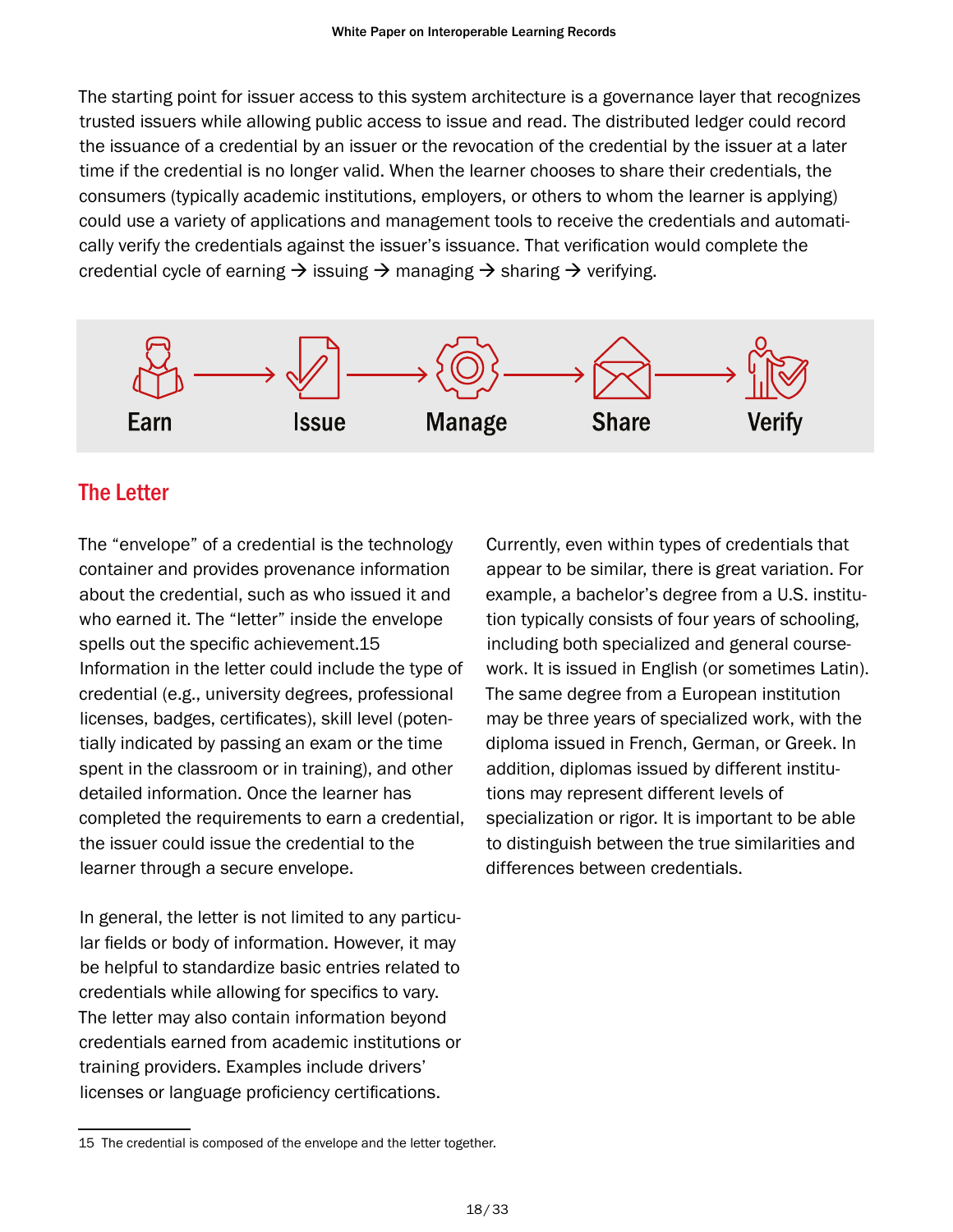# <span id="page-19-0"></span>Ontologies/Frameworks

The letter layer can use standardized ontologies to improve understanding of, and comparison across, credentials issued by different parties to different individuals. A deciding factor in the interoperability of learning records will be whether the thousands of independently operating entities can agree on common language. That is the reason for ontologies and open standards frameworks. The use of standardized ontologies will make the ILR information more useful to issuers, learners, and consumers. The ILR can be designed in such a way that using standards benefits issuers (because they provide more value to their learners/achievers) and consumers (because they get access to better job candidate matches) when they have followed common ontologies in their credentials, occupations, competencies, and job descriptions to common ontologies. Having common ways to describe key elements of credentials serves many purposes, including helping ILR consumers to search and filter content based on their requirements, subject to consent of the learner.

Making learner records interoperable requires at least three types of ontologies:

- Occupations and Job Descriptions
- Skills
- **Credentials**

#### Occupations and Jobs

A fundamental purpose of ILRs is to allow individuals to share, discuss, and automatically deliver information about their qualifications to potential employers. This exchange of information happens in the context of an occupation and its requirements. Occupations need common ontologies. For example, while the

occupation of entry-level programmer might be called "programmer," "software engineer," or "system developer," it is important for interoperability to understand how the skills required by those occupational titles are similar or different.

A challenge in applying standard terminology to similar occupations is that job descriptions within those occupations differ. For example, while programmer jobs may be similar in their core tasks, they may differ in many details: different languages or toolsets, working from an office or from home, whether they are on call at night, or level of interaction they have with non-technical people. Similarly, a trauma nurse, intensive care nurse, and pediatric nurse may have many similar core characteristics but differ in important details. Thus, while occupational ontologies are useful for understanding and tracking occupations, additional detail is required for specific jobs and experiences and how they map to ILRs.

Occupational ontologies are already well established. The 2018 Standard Occupational Classification (SOC) system published by the U.S. Bureau of Labor Statistics is a standard used by federal agencies to classify workers into occupational categories for the purpose of collecting, calculating, or disseminating data. 16 All workers are classified into one of 867 detailed occupations according to their occupational definition. To facilitate classification, detailed occupations are combined to form 459 broad occupations, 98 minor groups, and 23 major groups. Detailed occupations in the SOC with similar job duties, and in some cases skills, education, and/or training, are grouped together. Meanwhile, the Census uses a similar but slightly different categorization scheme. 17

<sup>16</sup> <https://www.bls.gov/soc/>

<sup>17</sup> https://usa.ipums.org/usa-action/variables/occsoc#description\_section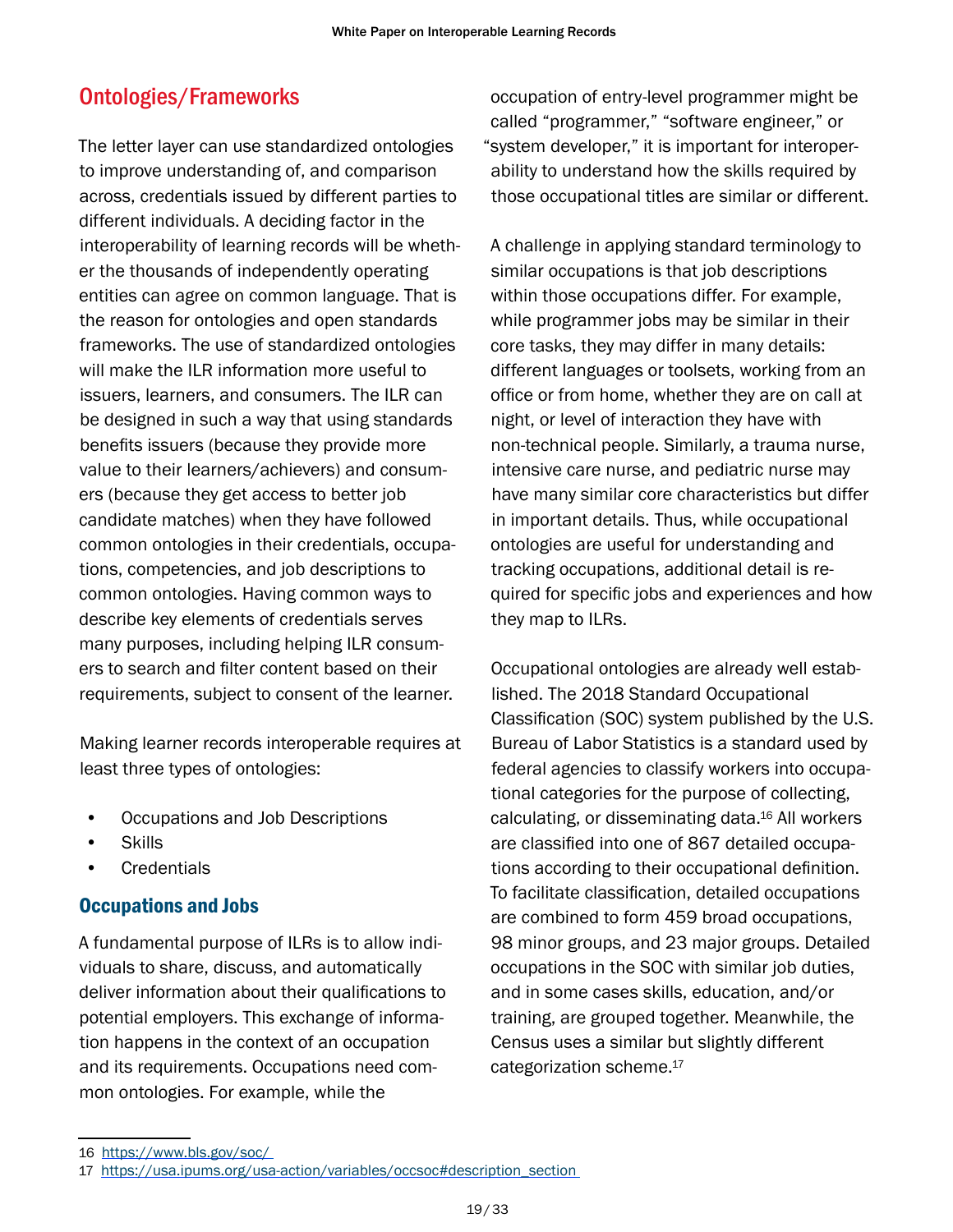<span id="page-20-0"></span>Outside of the United States, many organizations use the International Standard Classification of Occupations (ISCO) published by the International Labor Organization. 18 There are also non-governmental occupational ontologies published by private organizations.

### **Skills**

For ILRs, skills are the atomic unit of credentialing. The specification of skills and skill ontologies can become very complex because of the variety of types, levels, and contexts that are relevant for describing skills. Some skills, such as arithmetic, welding, or language fluency, have common specifications and measurements. Others, such as leadership or empathy, are more difficult to specify or measure. Education and training providers use tests and exercises to assess learners' skills. Employers and professional and industry organizations manage their own exam processes to measure skills. Increasingly, groups are attempting to assess "social" or "human" skills which have typically resisted quantified measurement in the past.

One way to assess learners' fitness for specific jobs is to compare their skill sets against job requirements. In career planning, an ILR could allow learners (including workers looking for new jobs or expanded opportunities) to compare their skills to standard lists of occupational skill requirements. As they consider a new job, they can invest in learning the skills specific to that job, and when advocating for a promotion, they can use their ILR as evidence of their qualifications for the new role. For specific jobs, the learner and the employer can compare applicants' skills against the job's basic and more nuanced or granular requirements. Screening or

hiring based on standardized skills may partially reduce the impact of implicit biases in the hiring process.

Ideally, each issuer of a credential would be able to map the credential to a standard skill ontology. Additionally, each employer would be able to map the job's requirements to the same ontology and/or to a crosswalk to another ontology. Then the employer and potential employee would have a standard language to assess the employee's readiness to perform the job.

Many skill and skill/occupation ontologies already exist. Private firms, trade associations, professional associations, unions, and state regulators often maintain their own lists of skills. The most commonly used mapping of skills to occupations in the United States is the Department of Labor's O\*NET.19 O\*NET lists the skills required for performing occupational tasks and the level of skill required. It provides an ontology, data infrastructure, and definitions of competencies representing knowledge, skills, abilities, tools, technologies, and detailed work tasks across more than 900 occupations. This enables rich ways of differentiating among skills; for example, fine motor control may be important for a machine tool operator and a surgeon, but the two jobs would require a worker to be able to perform those skills at different levels. Similarly, using computers is important for cashiers and operating system programmers, but the level of skill required is different for each of these occupations.

In addition to government-developed and foundation-supported skills ontologies, a wide variety of private organizations have developed skills ontologies. These organizations use big data analytics on current job listings in an effort to be

<sup>18</sup> <https://www.ilo.org/public/english/bureau/stat/isco/>

<sup>19</sup> <https://www.onetonline.org/>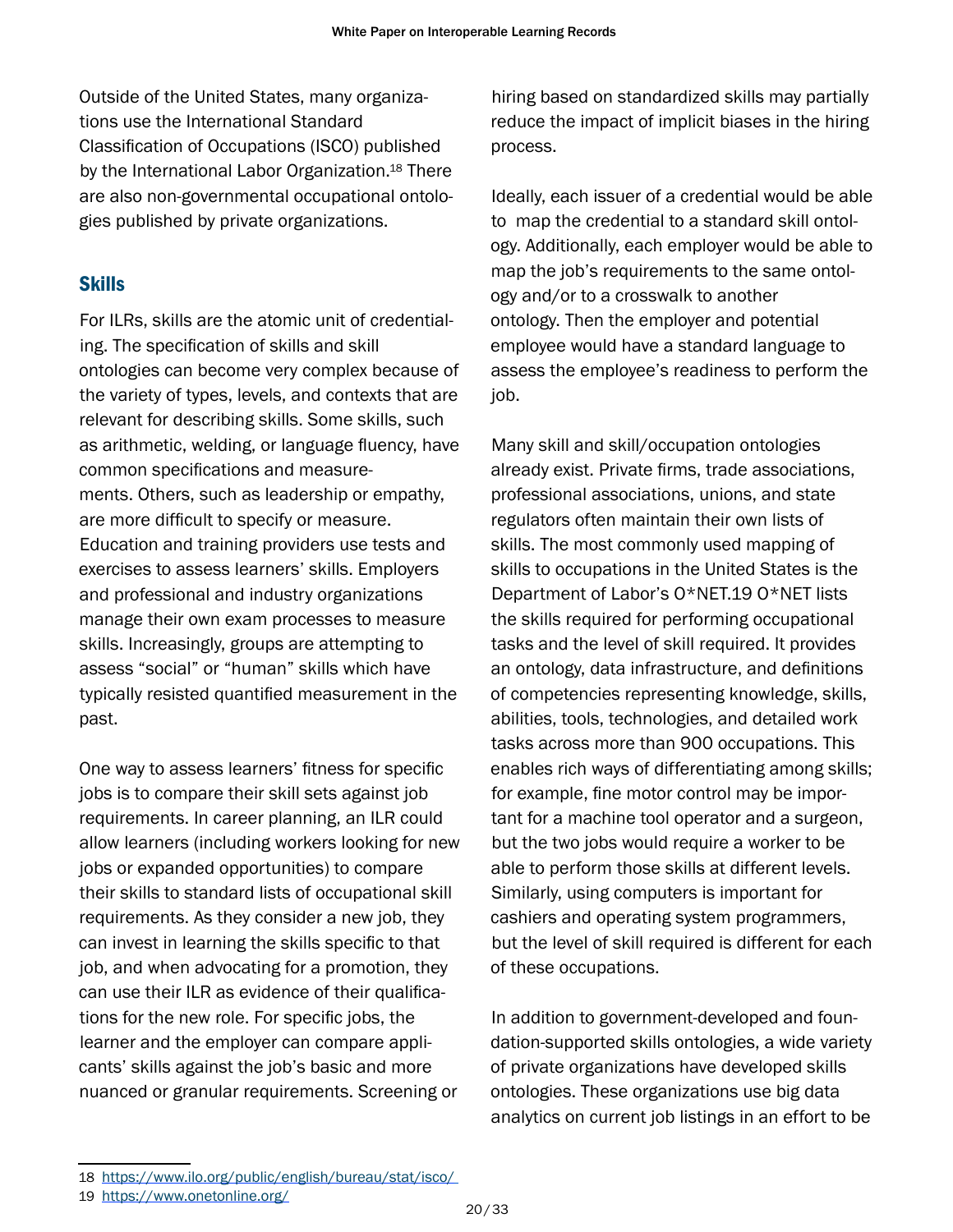<span id="page-21-0"></span>more agile and adaptable than standard survey or expert-based ontologies, but they may exhibit biases due to fashion (or hype) or unrepresentative data. In the past year, several companies with privately developed taxonomies have chosen to make them freely and openly available to the public in order to support greater skills data interoperability. While significant hurdles remain in aligning and translating between the varieties of skills ontologies currently available, progress in artificial intelligence may make matching skills across ontologies feasible at scale in a way that was not possible in the past.

#### **Credentials**

In the past, fewer types of credentials existed. Credential descriptions therefore were relatively straightforward for commonly issued credentials. Secondary and post-secondary institutions issue high school diplomas, associate's degrees, bachelor's degrees, master's degrees, and doctorate degrees in different subjects. Training programs offer certificates. Some sectors, such as education, law, and medicine, require specific certification or licensure including state- or specialty-managed exams and licenses.

Over time, the number and type of credentials has grown exponentially in response to our rapidly changing economy. The lines have blurred between different types of credentials and which organizations issue them. Further complicating matters is that education and training providers offer skill attainment programs that sound similar but issue different types of credentials. This calls for an ontology of credentials to apply a level of sense-making to the rich and complex variety of credentials and achievement recognitions being issued in today's world of lifelong learning.

Although occupational and skill ontologies have existed for some time, ontologies for describing types of credentials are a newer phenomenon. Ontologies of this nature can provide a common language for how credentials, credentialing organizations, quality assurance, occupational relevance, competencies, and many other characteristics are described.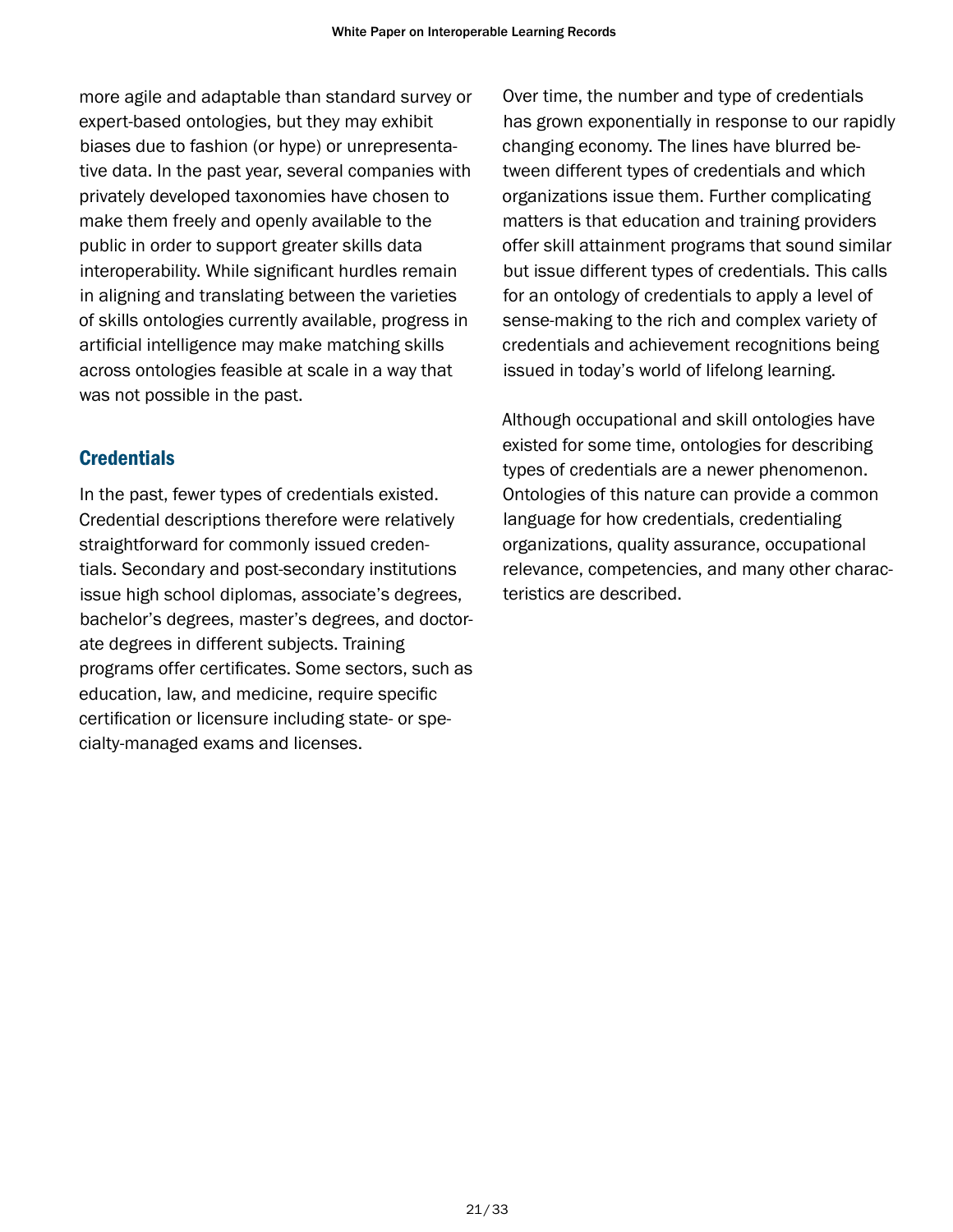# <span id="page-22-0"></span>Recommendations

The potential audience for ILRs in the United States is enormous, as noted earlier, and driving adoption across an audience this large and diverse is difficult. While no strategy can ensure widespread adoption, long odds can be made shorter by testing ILR ideas for defined segments in limited, defined-scope pilots. Several contributors to this white paper already are creating the building blocks of what could become a true ILR ecosystem. The path to such an ecosystem may not be linear, but rather iterative and collaborative, in the same spirit as this white paper.

To further the work already occurring to build an ILR ecosystem, the AWPAB Data Transparency Working Group provides three recommendations. The working group recommends creating an ILR inventory convening an expert group to develop a project plan, and championing fast-track prototyping, as described below.

These recommendations support moving this work forward in a collaborative environment.

### Recommendation 1: Create an ILR Inventory (October 30, 2019)

Pilots frequently focus narrowly to encompass a set of stakeholders whose hiring and training are already primed to lean on ILRs. That said, the contributors to this paper recognize that scaling and partnering to build an ecosystem depends, first, upon a full understanding of the wide range of relevant existing pilots and stakeholders. To that end, the NCAW should create and maintain a public inventory of pilot projects that are currently underway or planned for the near future. The Appendix to this paper starts this inventory with examples of pilot programs involving this paper's contributors.

### Recommendation 2: Convene an Expert Group who will Develop a Project Plan (December 5, 2019)

The NCAW should convene a working group to develop a project plan focused on clarifying stakeholders' roles and incentives to both consume and issue credentials through ILRs. The participants should have expertise in policy, governance, and technologies as they relate to ILRs and designing projects that reflect best practice in using enterprise scale solutions to transform culture and operations.

The project plan should be completed by the next AWPAB meeting (currently scheduled for December 5, 2019) and explicitly outline:

- The minimum features and content required in an ILR minimum viable product (MVP) and minimum viable ecosystem (MVE);
- The required resources in the form of vision, human capital, and technological infrastructure;
- Objectives and key results associated with subsequent milestones;
- Specific context (e.g., nursing or electrician or trucking) for the project;
- The value added or unique benefit of the project in context of other existing or planned projects;
- A cadence for review of progress;
- Potential funding sources;
- A framework for executing contingency plans if needed;
- Specific goals and measures for assessing the success of the project.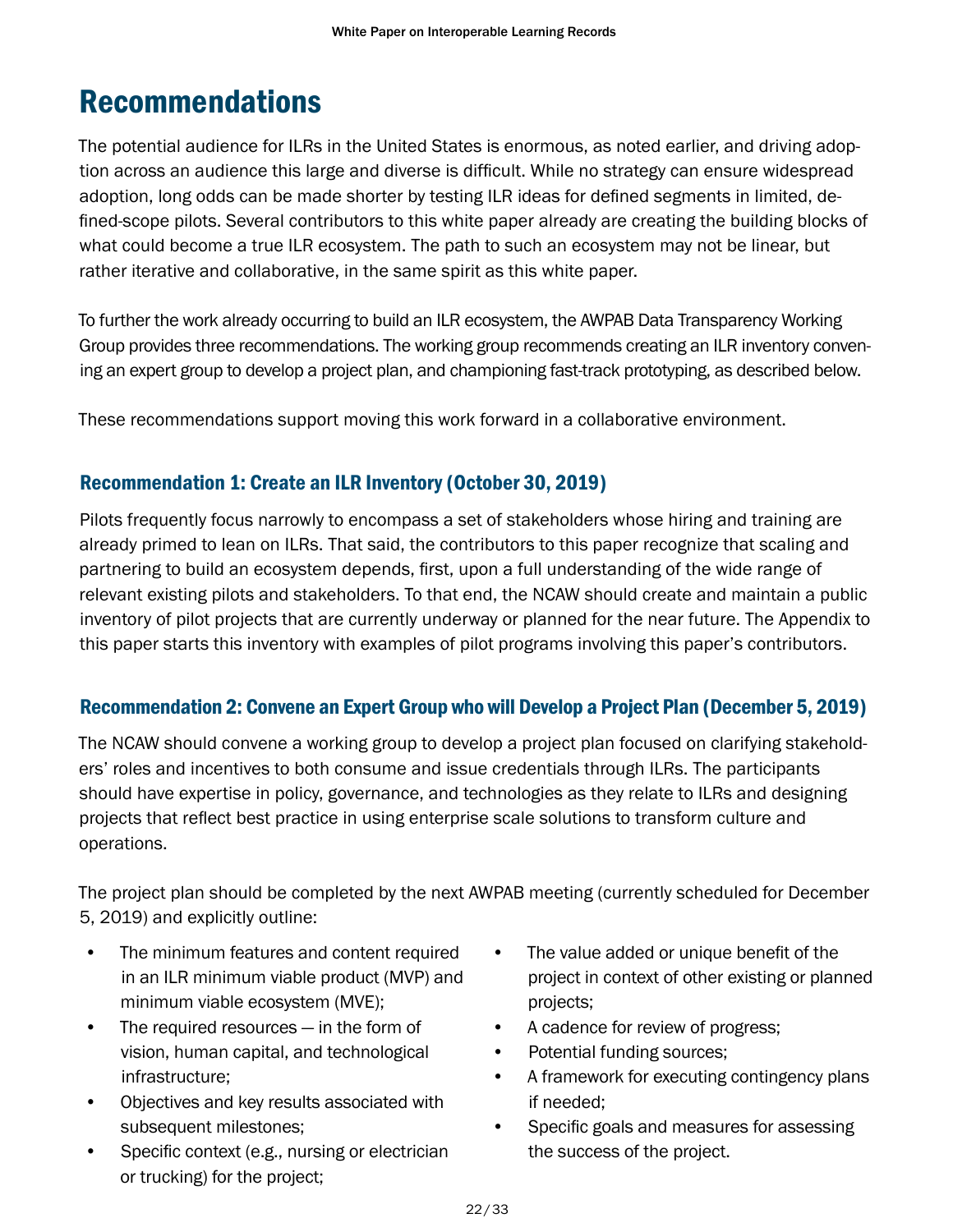<span id="page-23-0"></span>Achieving adoption of ILRs at a broad scale in the United States is an admirable and audacious task. Achieving 20% adoption of ILRs across the American economy is a grand task — but achieving 20% adoption among individuals within a specific occupation and the training programs and employers with which they are affiliated is more manageable, can generate momentum toward adoption in adjacent roles, and can provide useful lessons for adjacent sectors and beyond. Partnering with issuers of a particular occupational credential who agree to issue their credentials in the manner described above and large employers who are actively hiring agree to consume the ILRs in hiring decisions can allow us to set focused milestones for adoption (e.g., 25% of credentials issued by training providers into individually controlled ILRs and employers representing 25% of hiring in an occupation).

Table 5 lists proposed project participants.

#### Table 5 | Proposed Participants in Interoperable Learning Record Project

| <b>ILR MVP</b><br><b>Ecosystem Role</b> | <b>Functional Roles to Convene</b>                     |
|-----------------------------------------|--------------------------------------------------------|
| Employers                               | <b>Senior HR Executives</b>                            |
|                                         | <b>Senior IT Executives</b>                            |
|                                         | Society for Human Resource<br>Management               |
| <b>Education and</b>                    | Academic Program Directors                             |
| <b>Training</b>                         | Registrars                                             |
|                                         | Workforce Training Providers                           |
|                                         | <b>Chief Learning Officers</b>                         |
|                                         | <b>Chief Information Officers</b>                      |
|                                         | Learners                                               |
| <b>Public Sector</b>                    | National Council for the American Worker               |
|                                         | Government and professional licensure<br>organizations |
|                                         | K-12 school systems                                    |
|                                         | State Workforce Agencies                               |
|                                         | U.S. Department of Education                           |
|                                         | Foundations                                            |

# Recommendation 3: Champion Fast-Track Prototyping (2nd Quarter 2020)

The ILR ecosystem is emerging, very active, and on the cusp of rapid expansion. The first two recommendations note the need to assess the field more fully and outline common paths to new projects. Such planning is critical, but it should not delay additional prototyping if stakeholders are eager and poised to move forward.

In addition to taking action on the first two recommendations, the NCAW should champion partnership among stakeholders in the ILR ecosystem to quickly bring an ILR MVP to market. These partners may be from the set of experts who advised the current paper, or may be from the broader universe of potential collaborators.

The goal is to bring a solution to market by Q2 2020 to demonstrate in a tangible way the art of the possible with respect to ILRs and to begin realizing the benefits to American employers and learners as outlined in this paper.

This is eminently doable. Many software platforms and technology standards organizations are actively developing features and capabilities that enable ILRs and have come together to work out cross-platform standards and protocols that can support ILRs. These same industry partners can and should accelerate their efforts to deploy ILRs in the field as soon as this fall so that the standards processes can be informed by field testing and market experience. These ILR MVPs should be simple, requiring no more than two software platforms coordinating their ILR deployment with their customers in a specific geography.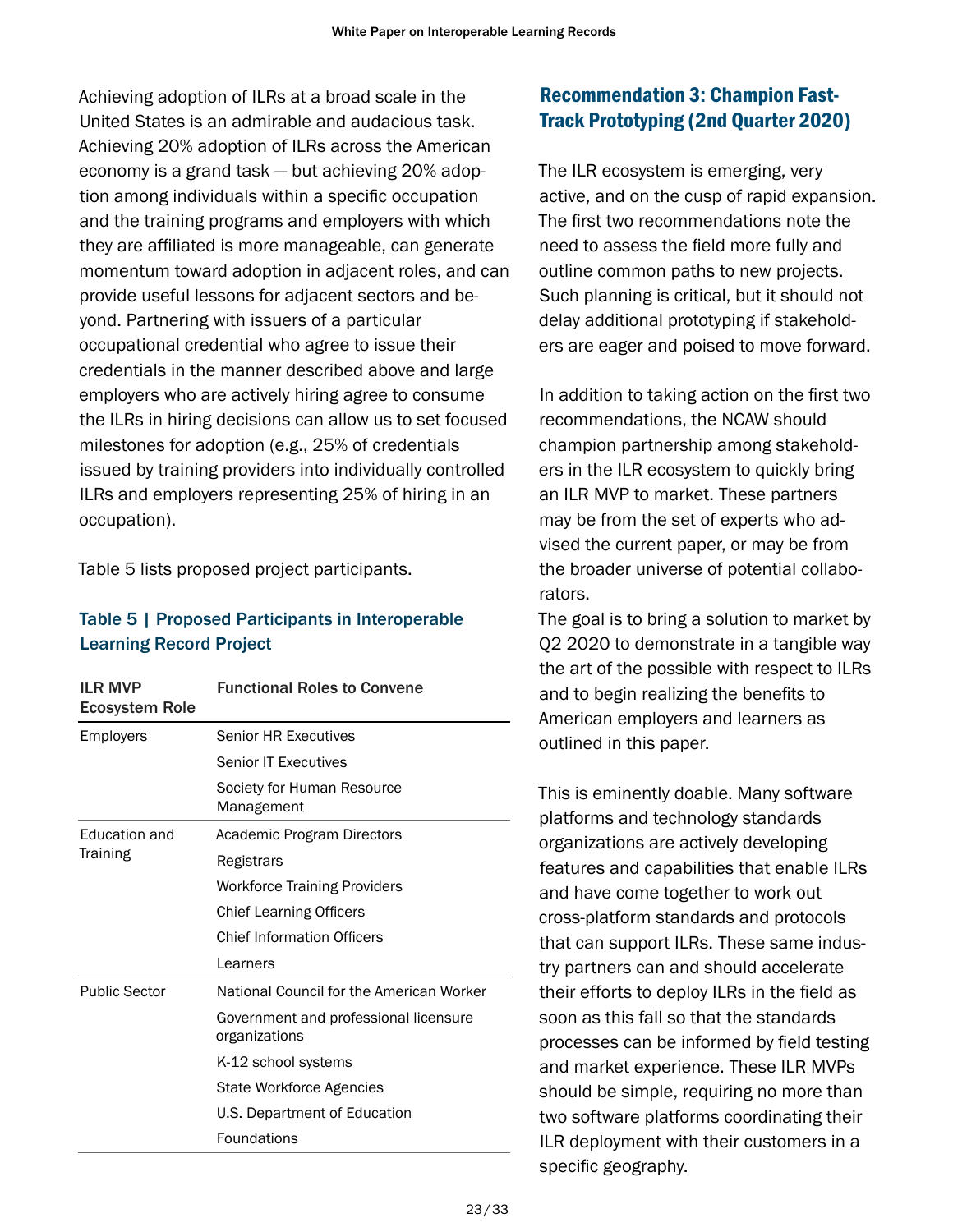<span id="page-24-0"></span>MVP testing of ILRs relies not only on a minimum viable coalition of industry partners, but also willing networks of schools, colleges, and/or employers. Fortunately, a variety of school systems, college networks, employer networks, and state agency partners have worked to set themselves up as high-potential ILR testbeds. The AWPAB may be able to play a helpful convening role for willing industry stakeholders to identify and connect with these high potential testbeds to accelerate the timeline for ILR testing in the field.

Additionally, early ILR projects may require R&D funds to support the necessary innovations to bring them to market. Schools will require staff time commitments, and networks may need early project coordination support and hands-on technical assistance. The AWPAB should encourage Department of Education, Department of Labor, and other federal agencies to support ILRs through innovation grants. Because of both philanthropy and private interest in seeing ILRs come to market, federal grants that require partner matching funds could maximally leverage federal funding to seed multiple pilot in multiple communities.

# **Conclusion**

American learners deserve a way to translate education, training, and work experience into records of transferable skills that will provide them opportunities at higher wage occupations. Employers deserve to have a way to communicate to potential applicants what skills and abilities they require to fill a position. ILRs that use open standards can bridge education, training, and employment, helping individuals understand their own abilities, apply their skills, and advance in their careers. Today we have the technologies, protocols, and ontologies to develop ILRs that realize the potential of empowering America's workers with transparent, relevant, equitable, private, secure, portable, shareable, interoperable, and verifiable evidence of their achievements. These recommendations accelerate the development of ILRs to more quickly identify the policy and governance frameworks needed for a connected learn and work ecosystem.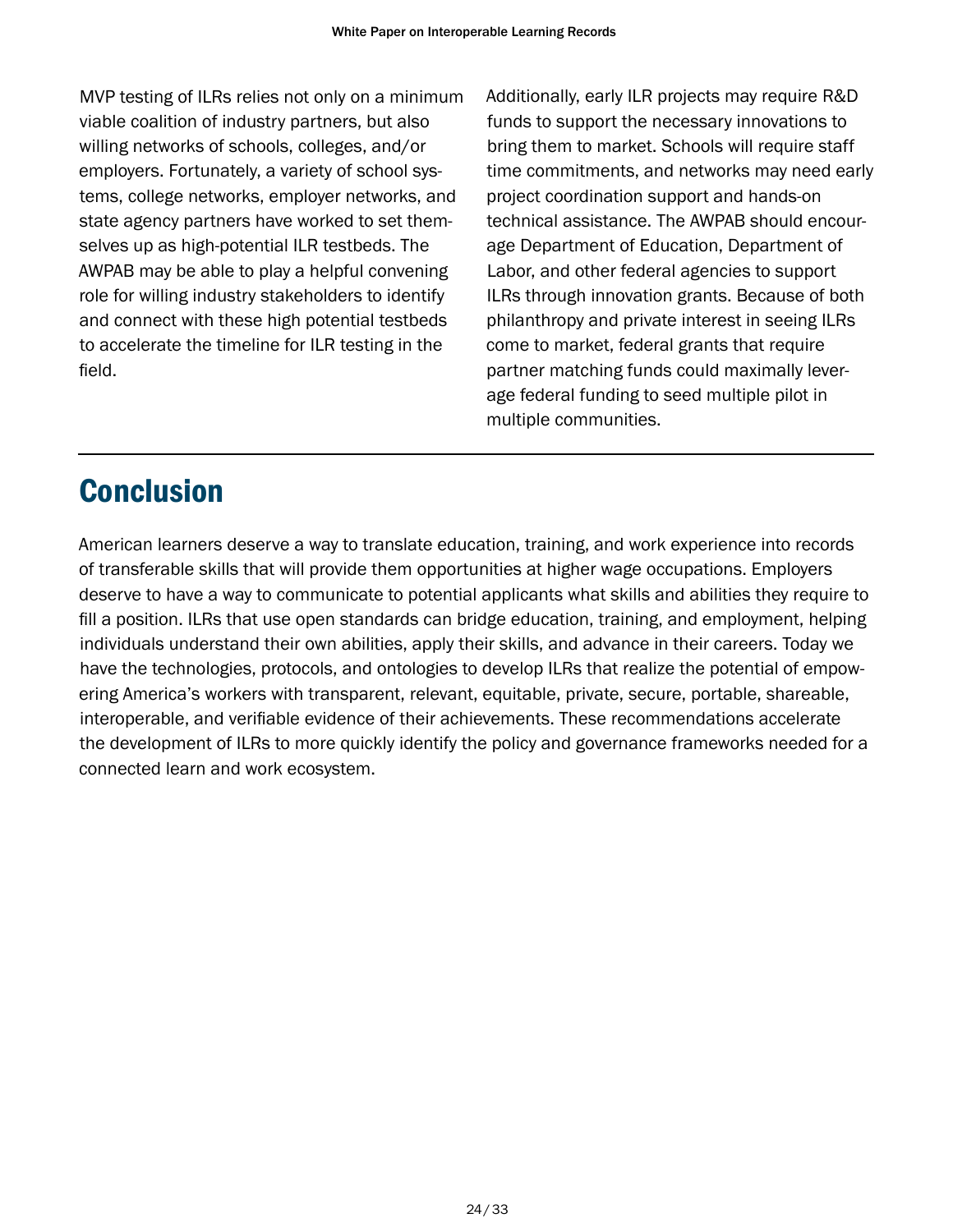# <span id="page-25-0"></span>Appendix: ILR-Related Projects and Initiatives

The following list of ILR-related projects and initiatives is meant to represent some but by no means all efforts currently underway. Several of this report's contributors compiled this list based on their proprietary knowledge and interests to showcase a few existing activities and tools. Appearing on this list is in no way an endorsement by the American Workforce Policy Advisory Board's Data Transparency working group as to scope, direction, or quality.

# American Association of Collegiate Registrars and Admissions Offices (AACRAO)20

The American Association of Collegiate Registrars and Admissions Offices and the Association of Student Affairs Professionals partnered on a national pilot project between 2015-2017 to develop models for a more comprehensive student record. After the success of the pilot, the associations moved to the second stage of this work on the development and adoption of Comprehensive Learner Records in American higher education. This work has focused on the development and implementation of a single learner record across a broad number of American colleges and universities. The Comprehensive Learner records seek to capture, record, and communicate learning when and where it happens in a student's college experience. This includes learning outcomes from courses, programs, and degrees, as well as experience outside the classroom. There are several emerging technologies that have demonstrated their ability to show the institution's learning framework and some of these also

provide a deeper exploration of the information and evidence of what that learning means or how it was attained and validated.

As Phase II of the project progresses, it is focused on scaling up the adoption of CLRs among colleges and universities, the content of competency-based transcripts/records, the integration and use of data to create CLRs, and track student progress toward competencies and learning outcomes. The scaling is being done by working with higher education systems and networks, as well as workshops for single institutions interested in creating and implementing a CLR. Working with the Competency-Based Education Network (C-BEN) and IMS Global, the content of competency-based education (CBE) transcripts/records is being standardized and socialized among those institutions who offer CBE courses and programs. Data integration work has already produced a white paper that delineates the challenges and potential solutions. Degree audit system processes are being documented to provide resources for institutions seeking to track student progress toward learning outcomes/ competencies.

<sup>20</sup> <https://www.aacrao.org/signature-initiatives/comprehensive-learner-record>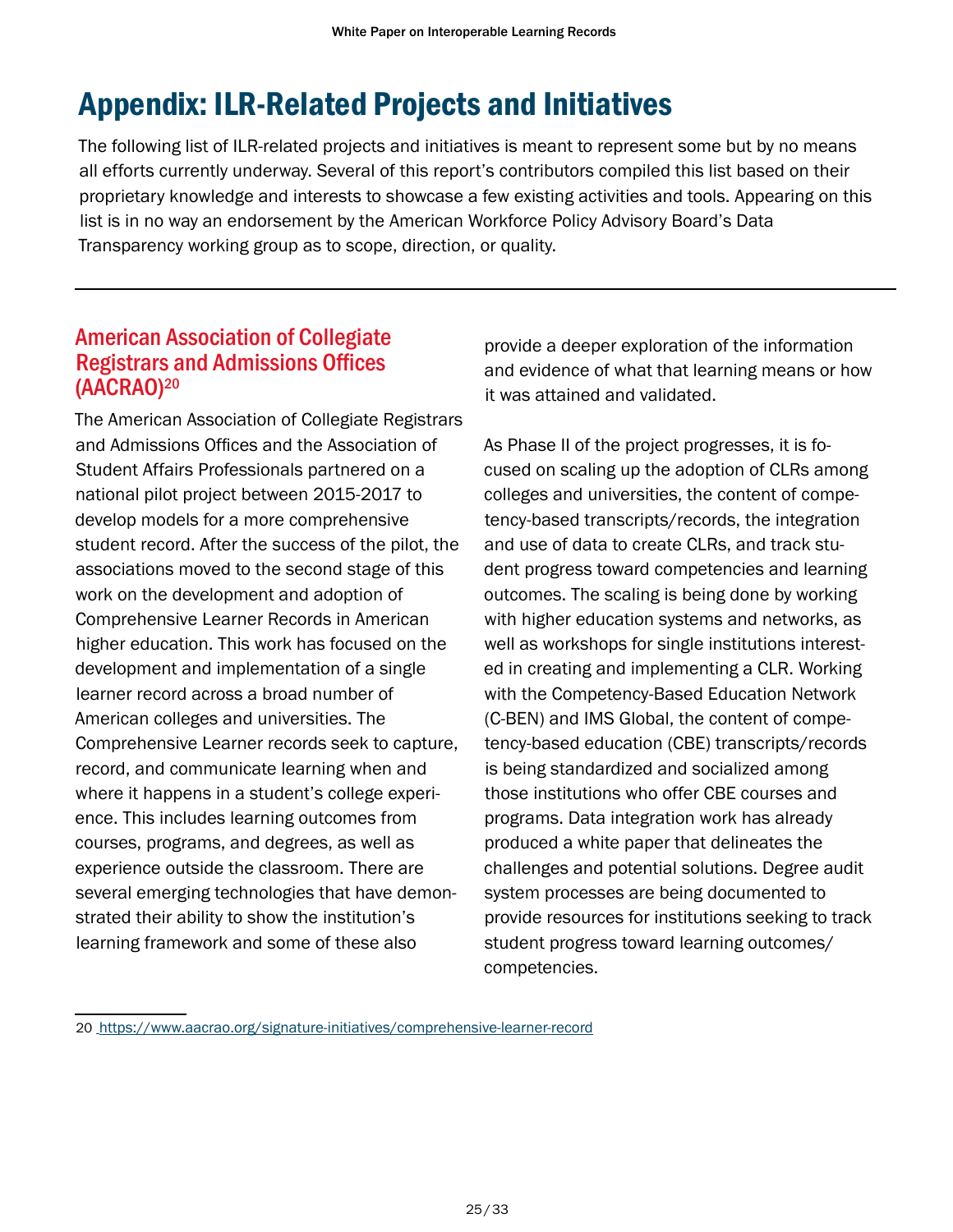# <span id="page-26-0"></span>Credential Engine<sup>21</sup>

### Credential Registry

Credential Engine is a 501(c)(3) organization based in Washington, D.C. whose mission is to bring transparency to all credentials in the marketplace. Credential Engine has built a cloud-based Credential Registry, which is designed to house common, searchable, and comparable information about all credentials — from diplomas, badges, and certificates to licenses, certifications and degrees of all types and levels. By using this Registry, students, credentialing bodies, employers, and more will have access to critical credentialing data needed to make decisions about both education and career.

### Credential Transparency Description Language

The Credential Transparency Description Language (CTDL), which describes credentials and credential providers, and Credential Transparency Description Language - Achievement Standards Network (CTDL-ASN), which describes competencies, are open-source schema (type of mini-language people and systems can use to understand each other even if their data comes from different sources) that together provide standard specifications for describing, searching, discovering, and comparing credentials on the Web. Creation and use of these languages are founded in the recognition that the easiest, most efficient way to ensure transparency of credentials is for all organizations that provide credentials to describe those credentials on their websites using a common language. CTDL is a schema that anyone can use to share information about credentialing

data. CTDL not only provides a common and unified way of describing information in the Credential Registry, it also is an open language that can be used on the Web. This feature makes it easier for students, businesses, researchers, and automated systems to discover, understand, and compare information about credentials from a variety of sources. CTDL is used in the Credential Registry. CTDL's more than 400 terms allow credentialing bodies of all types, from institutions of higher education to licensing boards, to describe their organization and credentials in a common way.

CTDL is accessible on the open web and is harmonized with Schema.org as the standard for describing, searching, and comparing credentials on the Internet, such that all credential data posted to the web will be able to be more easily and efficiently discovered by search engines as well as used to populate the Credential Registry. CTDL is openly available through a Creative Commons Attribution 4.0 International License. It is also consistent with certain federal policies and programs on open data and the use of standards, including the Open Data Policy, Office of Management and Budget (OMB) Circulars A-119 and A-130, and the Federal and Defense Standardization Programs. Credential Engine harmonizes with widely used international standards for the web such as Open Badges. Credential Engine also works in partnership with international standards bodies such as PESC, IMS Global, and the HR Open Standards Consortium to improve standards and data interoperability.

See also the "Guide to Key Initiatives for the Connected Learn and Work Ecosystem."22

<sup>21</sup> <https://credentialengine.org/>

<sup>22</sup> <https://credentialengine.org/a-guide-to-key-initiatives-for-the-connected-learn-and-work-ecosystem/>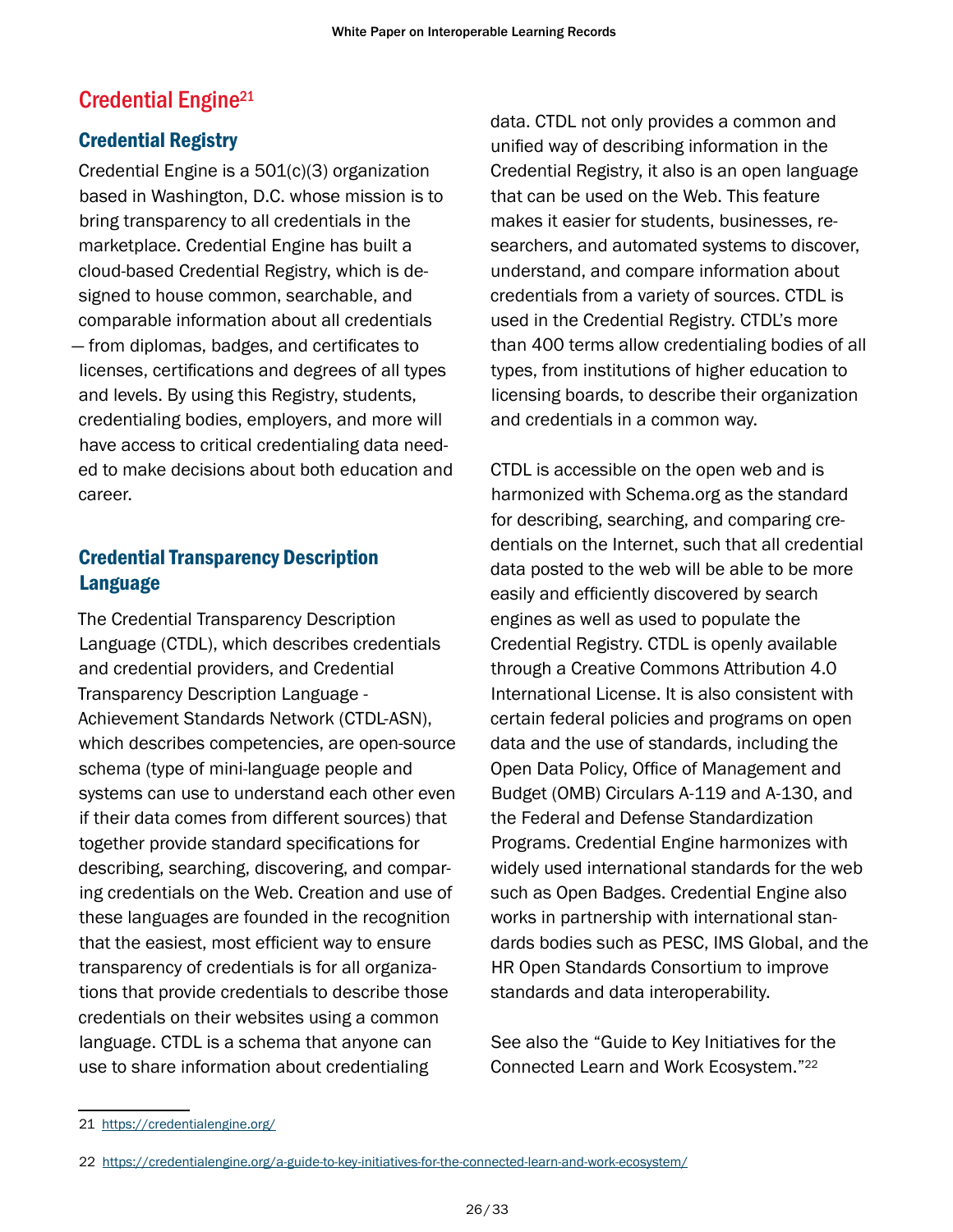# <span id="page-27-0"></span>edX

edX is a nonprofit online education platform founded in 2012 by Harvard University and MIT, with more than 22 million learners and 140 institutional partners offering more than 2,600 online courses. In order to help learners more easily pursue education and employment opportunities, edX created a secure, transferrable learner record (TLR). Learners on edX.org who have earned at least one course completion certificate for a course that is part of a multicourse program can opt to share a link to their TLR with any other person, university, or employer. The TLR link is directly accessed by learners with login credentials on edX.org from their profile or program progress page. For courses on edX.org that are associated with Master's degree programs, such as edX's MicroMasters® programs, edX streamlines the credit application process for Master's degree programs by sending a secure TLR link to the university on behalf of the learner.

A learner's record contains information about the courses completed, grades received and date of certification. Future iterations of the TLR will likely contain additional attributes such as learning objectives, competencies and skills acquired, and associated professional certifications, credit hour and continue education units.

# Indiana

#### e-Transcript Program

Begun in 2005, the now mandated Indiana e-Transcript Program has resulted in a statewide, common high school transcript that each high school is capable of sending as a data file compliant with national, open consensus standards, the Postsecondary Electronic Standards Council (PESC) XML e-transcript schema. Fields are being added that describe student achievements and competencies beyond those in a conventional academic transcript: project-based, work-based, and service-based learning experiences; industry certifications; and apprenticeships.

#### Comprehensive Learner Record

The Indiana e-Transcript Program is now being seamlessly extended to postsecondary education, in conjunction with the AACRAO/NASPA Comprehensive Learner Record (CLR) Phase II project. A convening on September 16, 2019, involving all public institutions, will begin crafting a strategy for implementing a statewide, interoperable CLR that will build on, but go beyond, the conventional academic transcript to incorporate the particular student's achievements and competencies. The CLR will also link electronically, through the Credential Registry, to information about the credential the learner has earned, revealing, among other things, the generic competencies all credential earners should have mastered.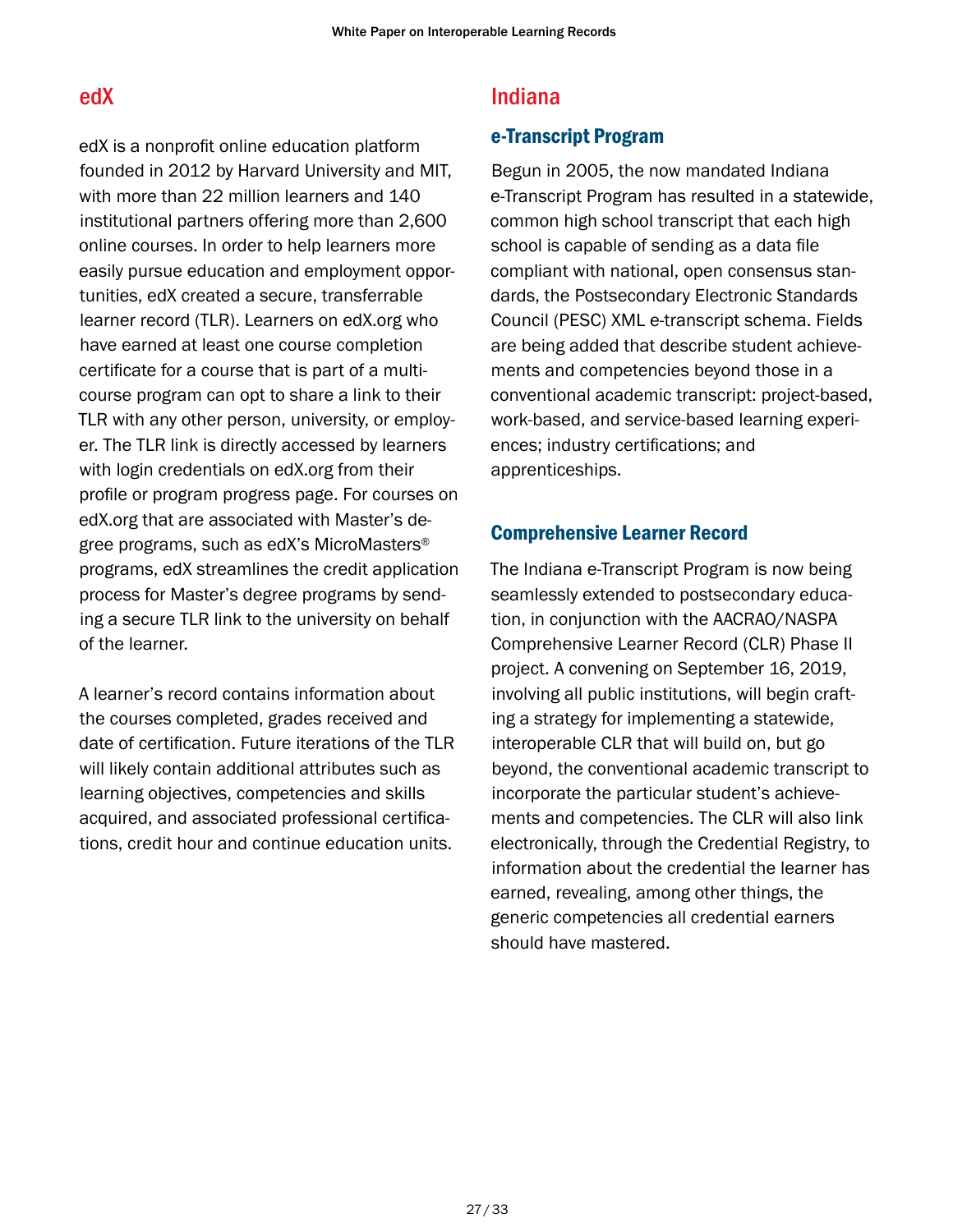### <span id="page-28-0"></span>Scale-Up of Credential Engine

The first state to scale-up Credential Engine, Indiana now has all certificate and degree programs at all levels from all public two- and four-year institutions on the Credential Registry, over 3,000 in all. Much information is available on each credential, including tuition and fees, while data on how much graduates earn one, five, and ten years after graduation should be added by September 2019. Competencies for all community college associate degrees have already been added to the Registry, while competencies for other programs will be added in the future.

#### Competency Alignment

Indiana's emphasis on competencies (the 30-hour Statewide Transfer General Education Core and 19 statewide 2+2 articulation agreements are based on competencies) is intended to ensure alignment of competencies cultivated in education and non-traditional training programs with competencies sought by employers. This focus on alignment is embodied in other statewide initiatives, such as NextLevel Jobs. Skillful Indiana, and the state's engagement with the U.S. Chamber of Commerce Foundation's T3 Innovation Network and the JDX initiative, all of which provide an employer perspective on desired competencies in Indiana's workforce.

# National Science Foundation Convergence Accelerator

Credential Engine, in partnership with Indiana Commission for Higher Education (ICHE), was awarded a National Science Foundation (NSF) Convergence Accelerator short-term Phase I grant on September 10, 2019. This project will focus solely on Indiana and aims to develop a strategy for an integrated coordination of key statewide initiatives to provide transparency and interoperability, with adherence to voluntary open or consensus standards. Early next year, Credential Engine/ICHE should be positioned to apply for a Phase II grant to execute the strategy not only in Indiana, but throughout the 12-state Midwestern Higher Education Compact (MHEC).

## **Markle Foundation: Skillful<sup>23</sup>**

Skillful, a non-profit initiative of the Markle Foundation, is dedicated to enabling all Americans — particularly those without a fouryear college degree — to secure good jobs in a changing economy. In partnership with Microsoft and others, Skillful is developing skills-based training and employment practices in collaboration with state governments, local employers, educators, and workforce development organizations. A skills-based approach to hiring reduces bias and creates a more equitable job market that "screens in" for skills and clarifies credential requirements. Skillful and its partners are working to create a labor market in which skills are valued, and people can more easily access the information and education they need to keep pace with technology's impact on work.

<sup>23</sup> <https://www.markle.org/rework-america/skillful>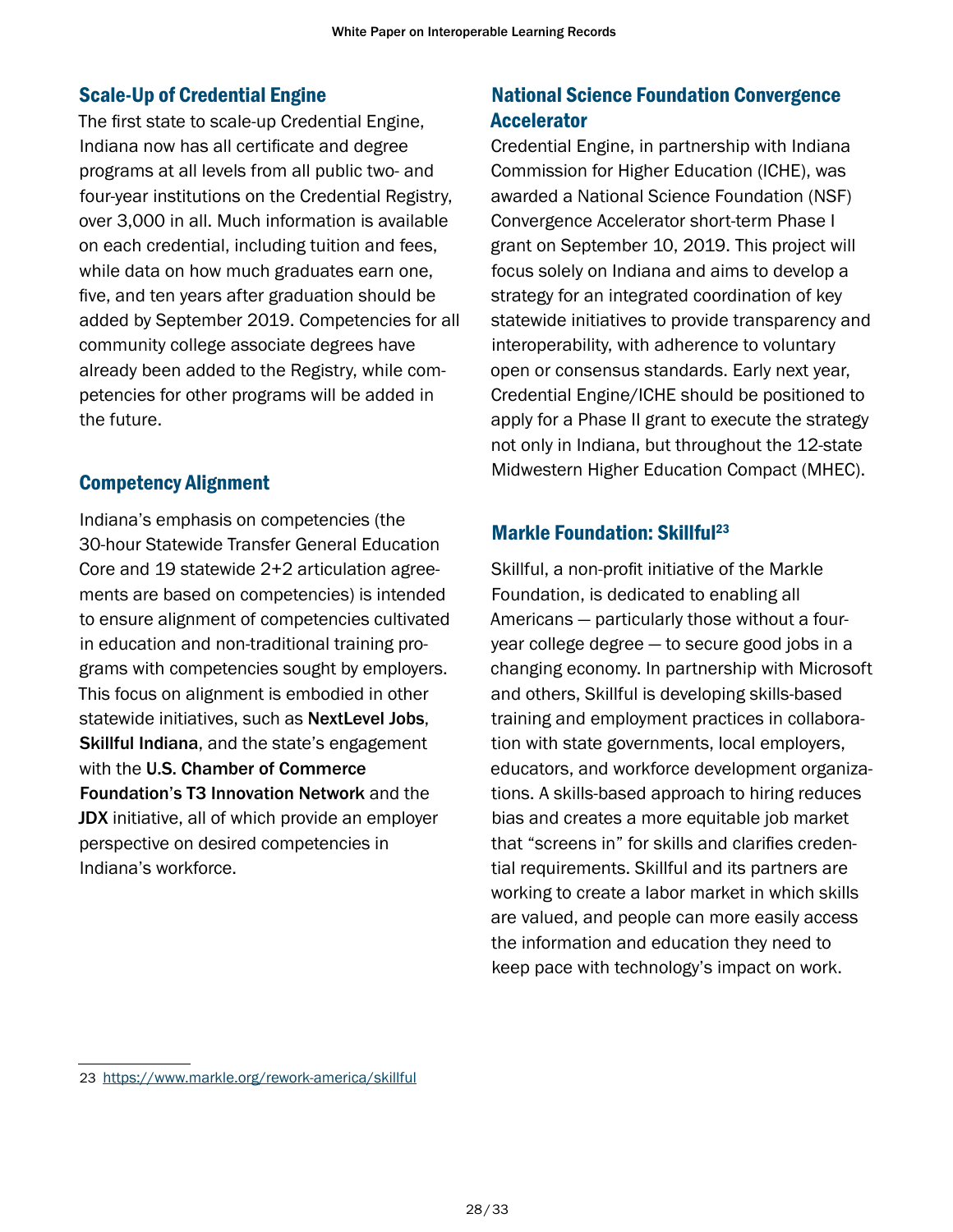<span id="page-29-0"></span>The Skillful model focuses on driving change in five areas through the use of technology, data, partnerships, and new practices:

- Facilitating widespread adoption of highquality skills-based employment practices.
- Aligning educational programs to employment needs by informing and driving collaboration through industryspecific approaches.
- Driving increased transparency and data around educational outcomes to make it easier for job seekers to understand the value of different training.
- Encouraging widespread understanding of the multiple pathways to success that are available in the digital economy.
- Creating a system of effective, evidencebased coaching to help job seekers successfully achieve career growth and opportunities for good-paying jobs in high-growth industries.

# MIT: Digital Credentials

MIT is one of nine leading universities forming the Digital Credentials collaboration in order to create a trusted, distributed, and shared infrastructure standard for issuing, storing, displaying, and verifying academic credentials. 24

# National Association of State Workforce Agencies

The National Association of State Workforce Agencies (NASWA) is the national organization representing all 50 state workforce agencies, D.C., and the U.S. territories. These agencies deliver training, employment, career, and business services, in addition to administering the unemployment insurance, veteran reemployment, and labor market information programs. NASWA provides policy expertise, shares promising practices, and promotes state innovation and leadership in workforce development.

# National Science Foundation Convergence Accelerator

Notification was just received that NASWA in partnership with BrightHive and the W.E. Upjohn Institute for Employment Research, was recommended for a National Science Foundation Convergence Accelerator short-term Phase I grant. The team will collaborate with other partners and experts to launch the NLx Data Hub, a cloud-hosted warehouse of job vacancy information from the National Labor Exchange (NLx). The resulting research and derived data products will contribute to the design of career planning tools for employers, job seekers, learners, transitioning service members, and military spouses, as well as their career counselors in the public workforce system. Early next year, NASWA should be positioned to apply for a Phase II grant to develop and deploy prototypes of such tools.

## Workforce Information Technology Support **Center**

The Workforce Information Technology Support Center, or Workforce ITSC, is a federally-funded initiative supporting states as they work to implement integrated technology solutions. Workforce ITSC aims to improve effectiveness in the WIOA system with a three-pronged approach: (1) sharing resources through online tools, (2) delivering learning services, and (3) coordinating technical assistance. Resources and recommendations disseminated to state WIOA agencies will encourage data and technology strategies that are modern, innovative, program-driven, and user-centric. The Workforce ITSC Solutions Marketplace could be a natural destination for prototypes generated by Recommendation 3, and Workforce ITSC staff can help convene stakeholders for user testing and training initiatives.

<sup>24</sup> <https://digitalcredentials.mit.edu>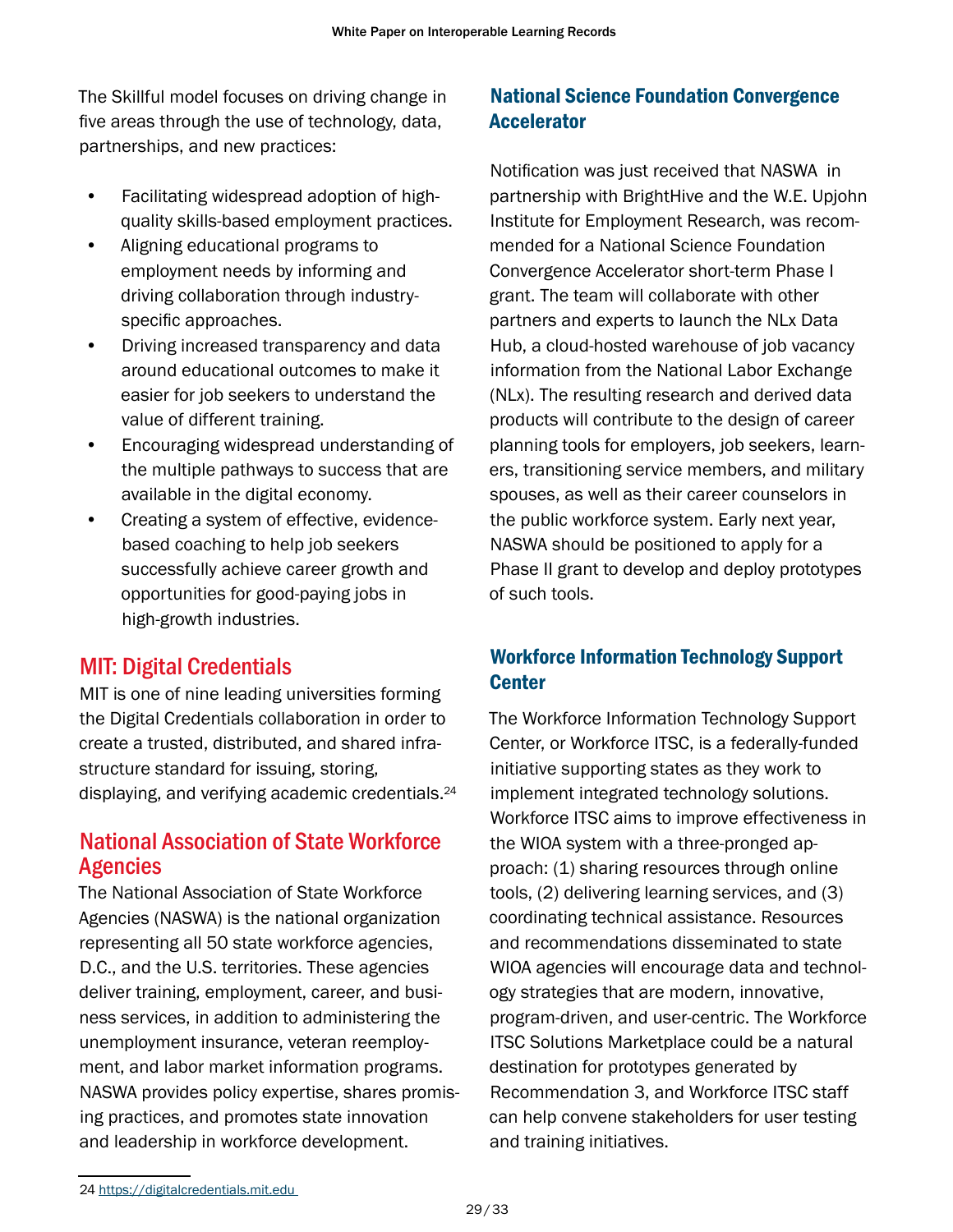# <span id="page-30-0"></span>Navy Research and Development and Training Transformation

In 2013, the Navy launched a major initiative (Sailor 2025) to improve and modernize its IT systems with several personal initiatives to include two key goals: ensuring 1) its training, education, and maintenance systems are well linked and managed and 2) those systems are appropriately matching Navy Occupations to civilian occupations and their corresponding credentials. The latter requires that KSAOs (Knowledge, Skills, Abilities, and Other Characteristics) and credentials acquired in the military are transparent and have the ability to be continuously updated and refined. The Navy trains sailors to prepare for work (on ships, submarines, bases, and supply sites) using many tools it has developed: KSAOs, curriculum, assessments, and credentials that qualify sailors for specific tasks. These tools in turn are linked to an array of technical and nontechnical manuals, work process schedules, job task analysis, engineering drawings, parts lists, and maintenance plans designed to help sailors carry out their tasks. The systems and processes for these are currently cumbersome, difficult to manage, and dated.

The Navy is partnering with Credential Engine based on the recognition that the Navy may be able to use the Credential Transparency Description Language as a typology to update its internal systems and publish its linked credentials to the Credential Registry.

#### The partnership is:

- 1. Completing a gap analysis between the ctdl and Navy Task Classification Taxonomy;
- 2. Mapping the CTDL to Navy specs that support data linked to various components of its training artifacts;
- 3. Linking the CTDL with all Navy KSAOs in its linked data classification and curriculum (e.g., "courses"); and
- 4. Connecting the CTDL to KSAOs in the Navy's maintenance task analysis.

This R&D work is guided by a Cooperative Research and Development Agreement (CRADA) signed by the Navy's Research & Development Unit. If this work succeeds in aligning to competency and credentialing systems, Credential Engine may be able to incorporate Navy-linked credentials into the Credential Registry; the Navy can update its internal systems using a common credentialing language; civilian organizations can better understand Navy-linked credentials; and veterans leaving the service can transition more easily into civilian jobs.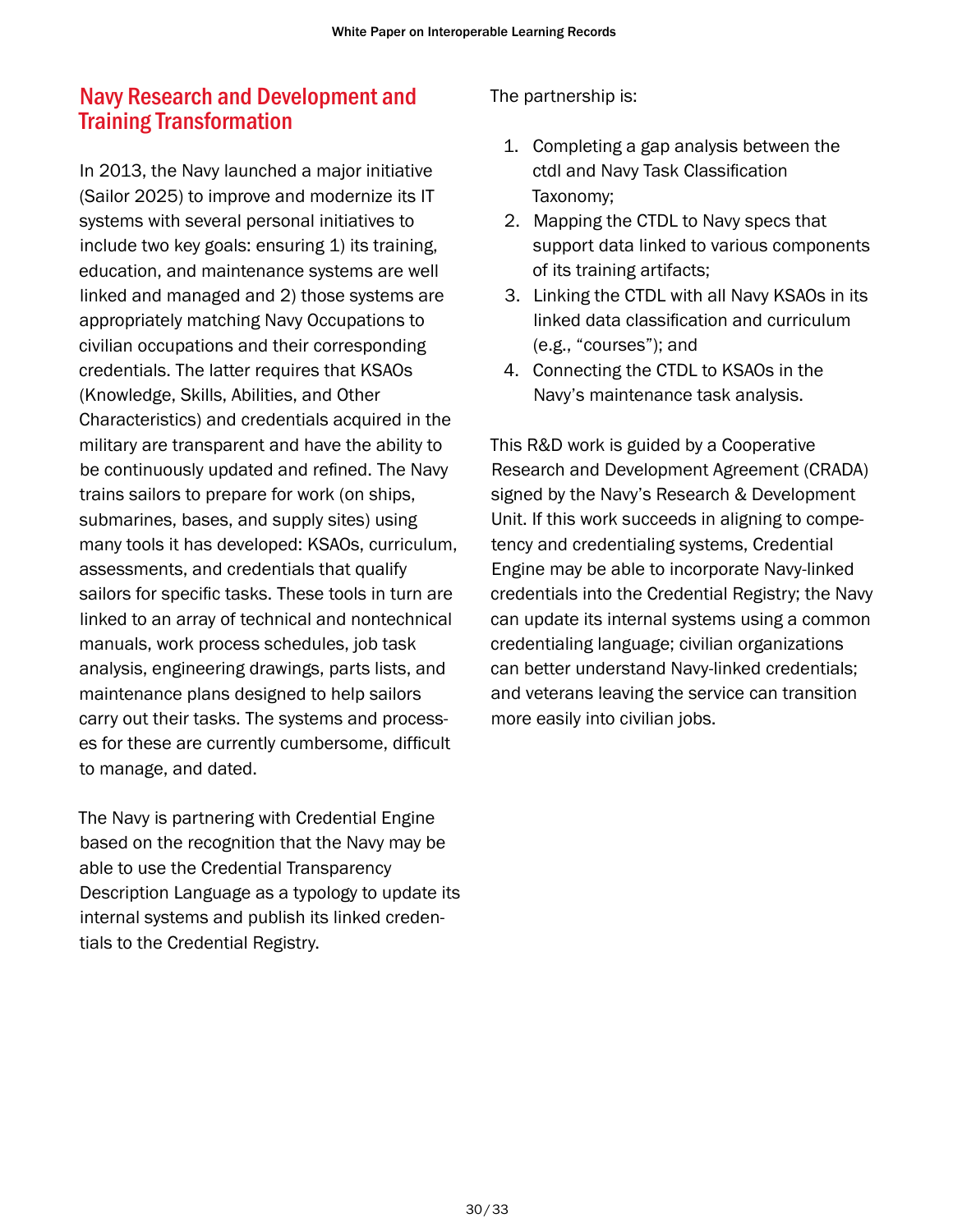# <span id="page-31-0"></span>OpenCLR Lab: IMS Global, Amazon Web Services, Public Consulting Group, and the Broward County Public School System

Too many Broward County Public School (BCPS) students continue to struggle to complete their high school program of studies and successfully transition to post-secondary and workforce success due to failure to evidence mastery of Algebra 1 and English 10 skills. Computational thinking and related skills are increasingly acquired through non-traditional settings such as Code.org.

New competency-based, blended learning approaches have demonstrated success in both remediation and acceleration. Open technical standards enable these new learning models to exist at the scale of the Internet across systems while preserving private data access control. The IMS Global Comprehensive Learner Record (CLR) draft candidate specification provides a blueprint for implementing this approach at the scale of the Internet. This project, as part of the OpenCLR Lab, will explore the intersection of key technical and policy issues to create a national demonstration model.

Public Consulting Group (PCG), Amazon Web Services (AWS), and IMS Global, in partnership with BCPS seek to demonstrate, document, and share how personalized, competency-based, blended learning can leverage the draft IMS Global CLR specification to support BCPS graduates as they transition into post-secondary degree completion, industry certifications, NCAA athletics, and other professional licensure fields.

# U.S. Chamber of Commerce Foundation

### Job Data Exchange (JDX)<sup>25</sup>

Employer signaling challenges can be resolved by creating a Job Data Exchange (JDX) that uses advanced, open data infrastructure and provides human resource managers guidance on job description data, a resource library, and job description data repository for developing, benchmarking, and improving job descriptions and postings. The Exchange will do this by promoting the use of open data standards and tools to normalize competencies and credentialing language across employers. Advanced technologies can be used to ensure the improved job description data is made available in real time, at low to no cost to credential providers. This work can also make HR managers and others responsible for talent sourcing aware of other efforts such as Credential Engine, frameworks, and assessment tools. Furthermore, the JDX can integrate the use of digital, competencybased learner records into the talent sourcing process. This approach will support more advanced artificial intelligence and machine learning applications in improving job matching.

The U.S. Chamber of Commerce Foundation is leveraging participants in the Talent Pipeline Management project that brings together employers, employer collaboratives, education providers, and HR technology service providers. Stakeholders are engaging in the development of the prototype, to be used by employers and their selected HR providers to distribute improved job description information including competency and credentialing requirements to talent sourcing partners and students and job- seekers. In February 2019, the initiative announced seven pilot partner teams across six states and the District of Columbia that will

<sup>25</sup> <https://www.uschamberfoundation.org/workforce-development/JDX>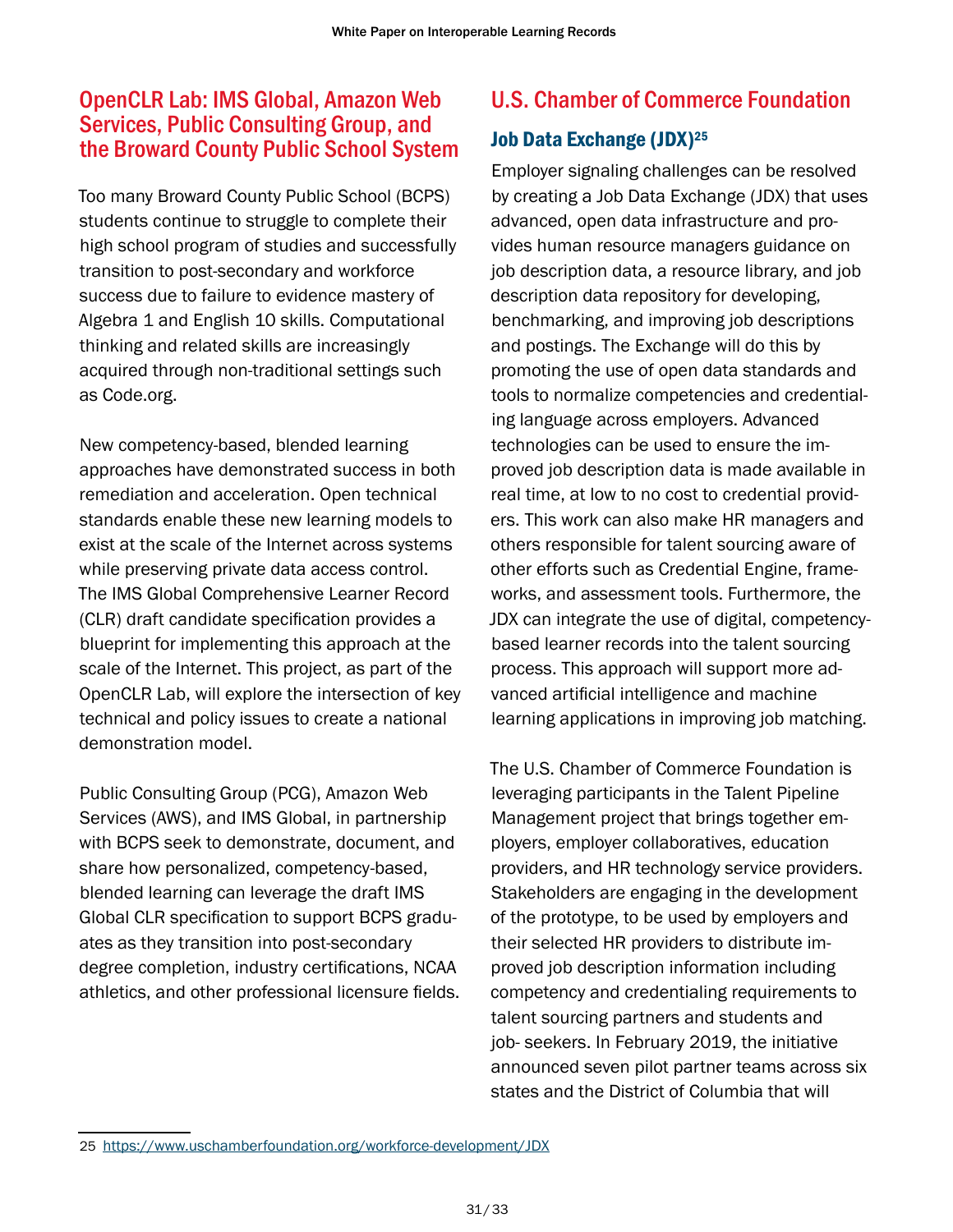<span id="page-32-0"></span>participate in co-designing and pilot-testing the JDX tools and resources. Pilot partner teams are comprised of education and training providers, employers, HR professionals, and HR technology vendors representing the industries of healthcare, defense, utilities, energy, and manufacturing. An advisory committee has also been formed to provide recommendations and feedback on the design, data integration, pilot, evaluation, adoption, and future use of the JDX.

#### T3 Innovation Network26

The T3 Innovation Network is a voluntary open innovation network formed in 2018 and is composed of over 250 public and private partners, led by the US Chamber of Commerce Foundation. The goal of the network is to build an open, public-private data and technology infrastructure for a more equitable talent marketplace. Now in its second phase, it has launched 10 coordinated projects organized into four areas of focus:

Open Data Standards: Promote technical standard harmonization and interoperability to support competency data exchange, worker/ learner records, and digital identities and its use by government entities.

- PPI: Data Standards Harmonization
- PP4: Public-Private Standards Development and Use by Government

Comprehensive Learner and Worker Records: Identify gaps in and develop public-private standards for employment records, earnings records, and learner records. Explore and promote adoption of enhanced public-private standards by federal and state entities.

- PP2: Employment and Earnings Record **Standards**
- PP3: Learner Record Standards

#### Open, Shared Competency Infrastructure:

Develop guidance and tools to author, curate, translate, and distribute open and shared competency and skill statements across all stakeholders in the talent marketplace.

- PP5: Competency Data Exchange
- PP6: Competency Analysis and Translation
- PP7: Learning Outcomes Exchange
- PP8: Public-Private Use of Open Competency Data

Linked, Individual Level Data: Design protocols for empowering individual workers and learners with their data through new and emerging selfsovereignty technologies, such as distributed ledger and block chain.

- PP9: Data Collaboratives for Individual-Level Data
- PP10: Empowering the American Student and Worker

<sup>26</sup> <https://www.uschamberfoundation.org/t3-innovation/pilot-projects>